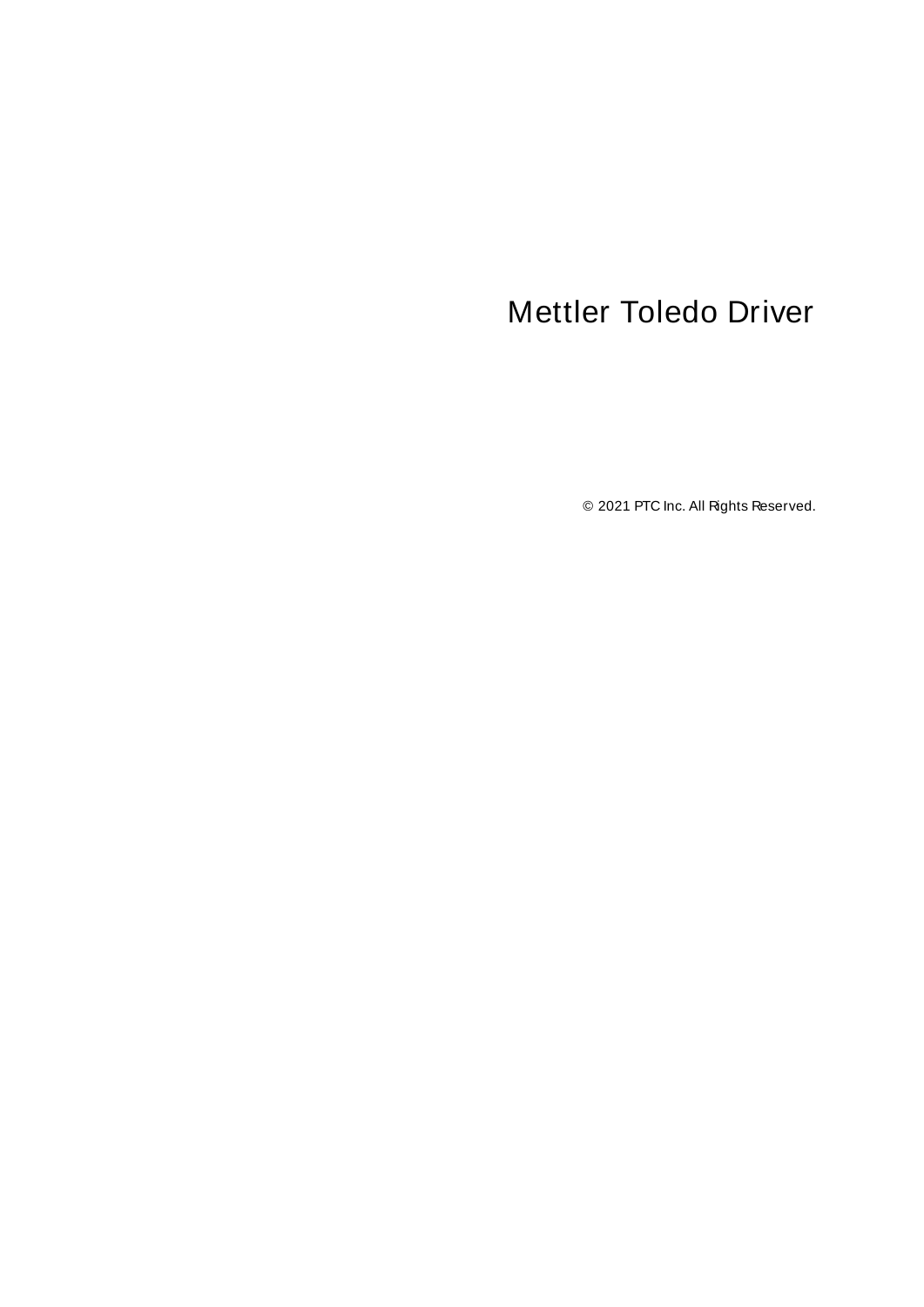# <span id="page-1-0"></span>Table of Contents

| Address' <address>' is out of range for the specified device or register  17</address>                                                                                                                        |
|---------------------------------------------------------------------------------------------------------------------------------------------------------------------------------------------------------------|
|                                                                                                                                                                                                               |
|                                                                                                                                                                                                               |
|                                                                                                                                                                                                               |
|                                                                                                                                                                                                               |
|                                                                                                                                                                                                               |
|                                                                                                                                                                                                               |
|                                                                                                                                                                                                               |
| Device ' <device name="">' has not sent any unsolicited updates within the currently configured data<br/>freshness tolerance period. Data associated with this device will be considered invalid  20</device> |
|                                                                                                                                                                                                               |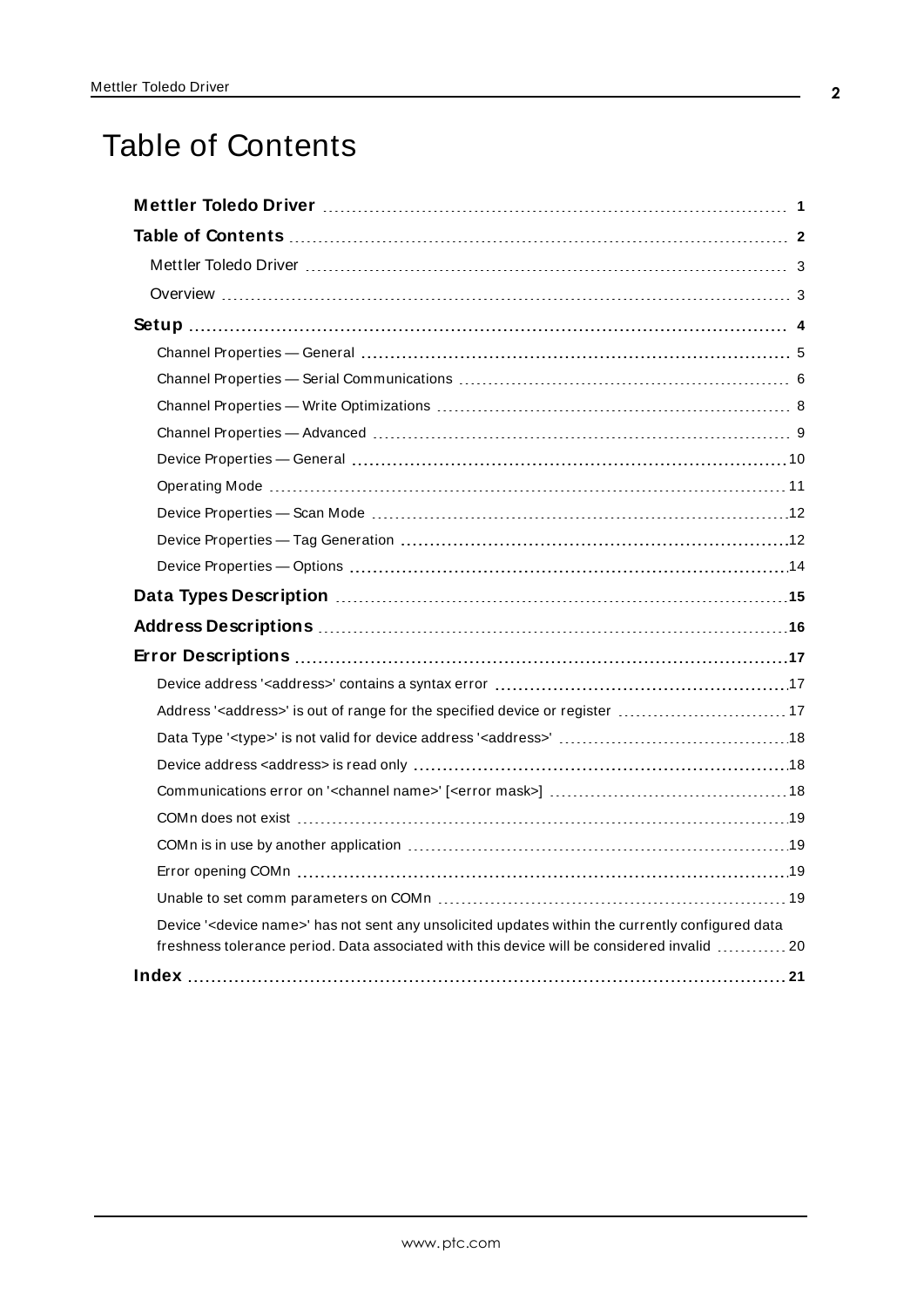#### <span id="page-2-0"></span>**Mettler Toledo Driver**

Help version 1.040

#### **CONTENTS**

**[Overview](#page-2-1)**

What is the Mettler Toledo Driver?

**[Setup](#page-3-0)**

How do I configure a device for use with this driver?

#### **Data Types [Description](#page-14-0)**

What data types does this driver support?

#### **Address [Descriptions](#page-15-0)**

How do I reference a data location in a Mettler Toledo serial device?

#### **Error [Descriptions](#page-16-0)**

What error messages does the Mettler Toledo Driver produce?

#### <span id="page-2-1"></span>**Overview**

The Mettler Toledo Driver provides a reliable way to connect Mettler Toledo Serial devices to OPC client applications; including HMI, SCADA, Historian, MES, ERPand countless custom applications. It can be used with all Mettler Toledo scales that support Continuous Output and Continuous Extended Output.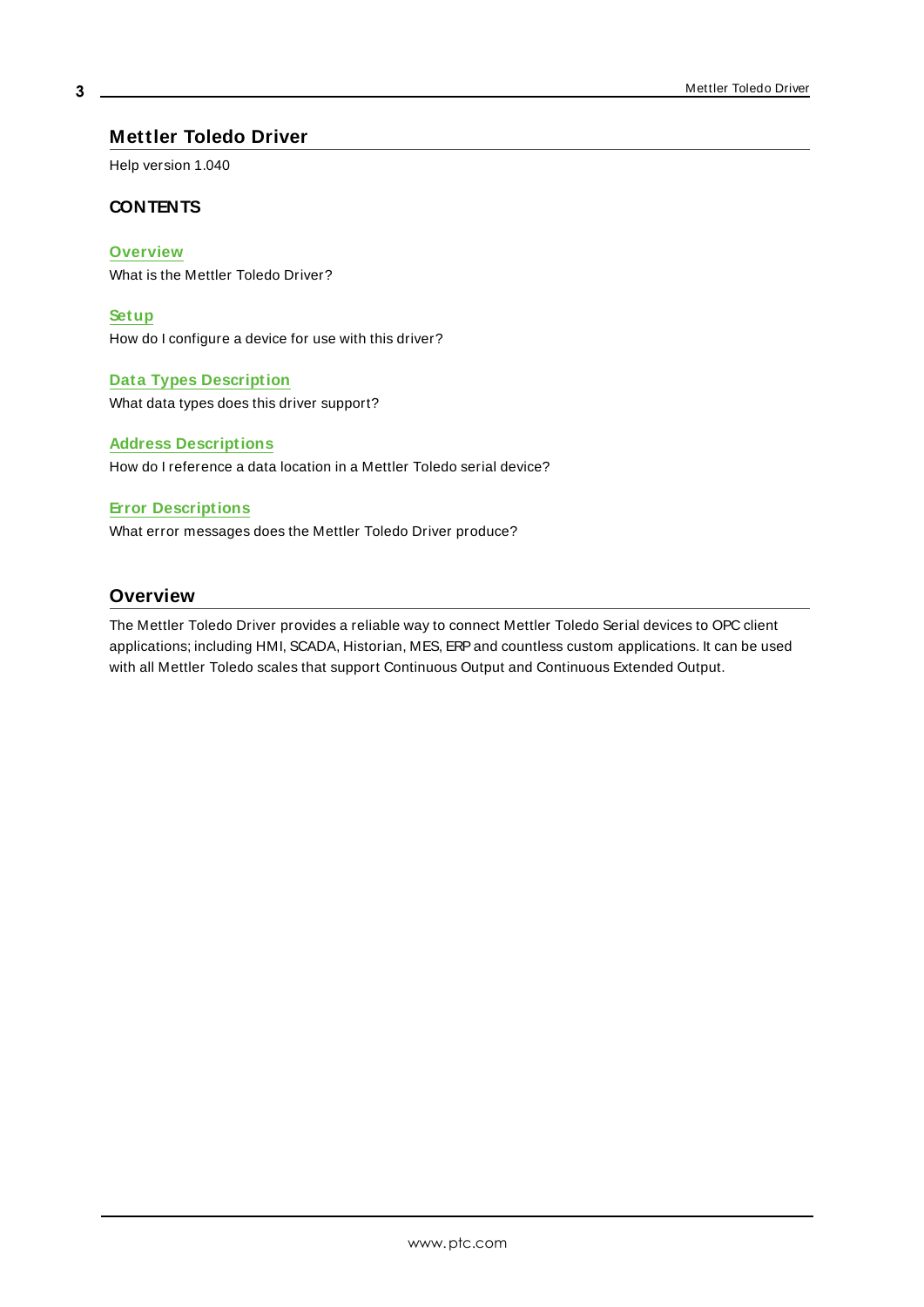### <span id="page-3-0"></span>**Setup**

| <b>Supported Devices</b> | <b>Standard Continuous</b> | <b>Extended Continuous</b> |
|--------------------------|----------------------------|----------------------------|
| <b>IND780</b>            | X                          | X                          |
| <b>IND560</b>            | X                          |                            |
| IND560x                  | X                          |                            |
| IND131/331               | X                          | $\times$                   |
| <b>IND310</b>            | X                          |                            |
| <b>IND690</b>            | X                          |                            |
| <b>IND226</b>            | X                          |                            |
| <b>IND135</b>            | X                          | X                          |
| Panther                  | X                          |                            |
| Lynx                     | X                          |                            |
| Jaguar / JagXtreme       | X                          |                            |

#### **Supported Devices**

#### **Communication Protocol**

Continuous Output Mode Protocol.

#### **Supported Communication Parameters**

Baud Rate: 1200, 2400, 9600, 19200 Parity: Odd, Even, None Data Bits: 8 Stop Bits: 1, 2

**Note:** The configuration parameters listed above may not be supported in every device.

### **Channel and Device Limits**

The maximum number of channels supported by this driver is 100. The maximum number of devices supported by this driver is 10 per channel.

#### **Device IDs**

The Mettler Toledo Driver supported Device ID range is 0 to 9. An ID of 0 places the driver in Standard Continuous Mode, whereas an ID in the range of 1 to 9 places the driver in Extended Continuous Mode. Descriptions of the modes are as follows:

- **Standard Continuous Mode:** In this mode, the scale terminal sends data from one scale to a single device per channel in the OPC Server. The Device ID in the server project must be set to 0. The Communications Mode in the terminal must be set to Continuous Output Mode.
- <sup>l</sup> **Extended Continuous Mode:** In this mode, the scale terminal sends data from multiple scales to multiple devices per channel in the OPC Server. The Device ID for each device in the server project must match the address set in the Communications Connection settings for each corresponding scale connected to the terminal. The Device ID in the server project must be set within the range of 1 to 9. The Communications Mode in the terminal must be set to Continuous Extended Output Mode.

**Note:** More than one device may be assigned the same Device ID, although it is not recommended. When doing so, however, the Checksum and Data Freshness options must be set the same.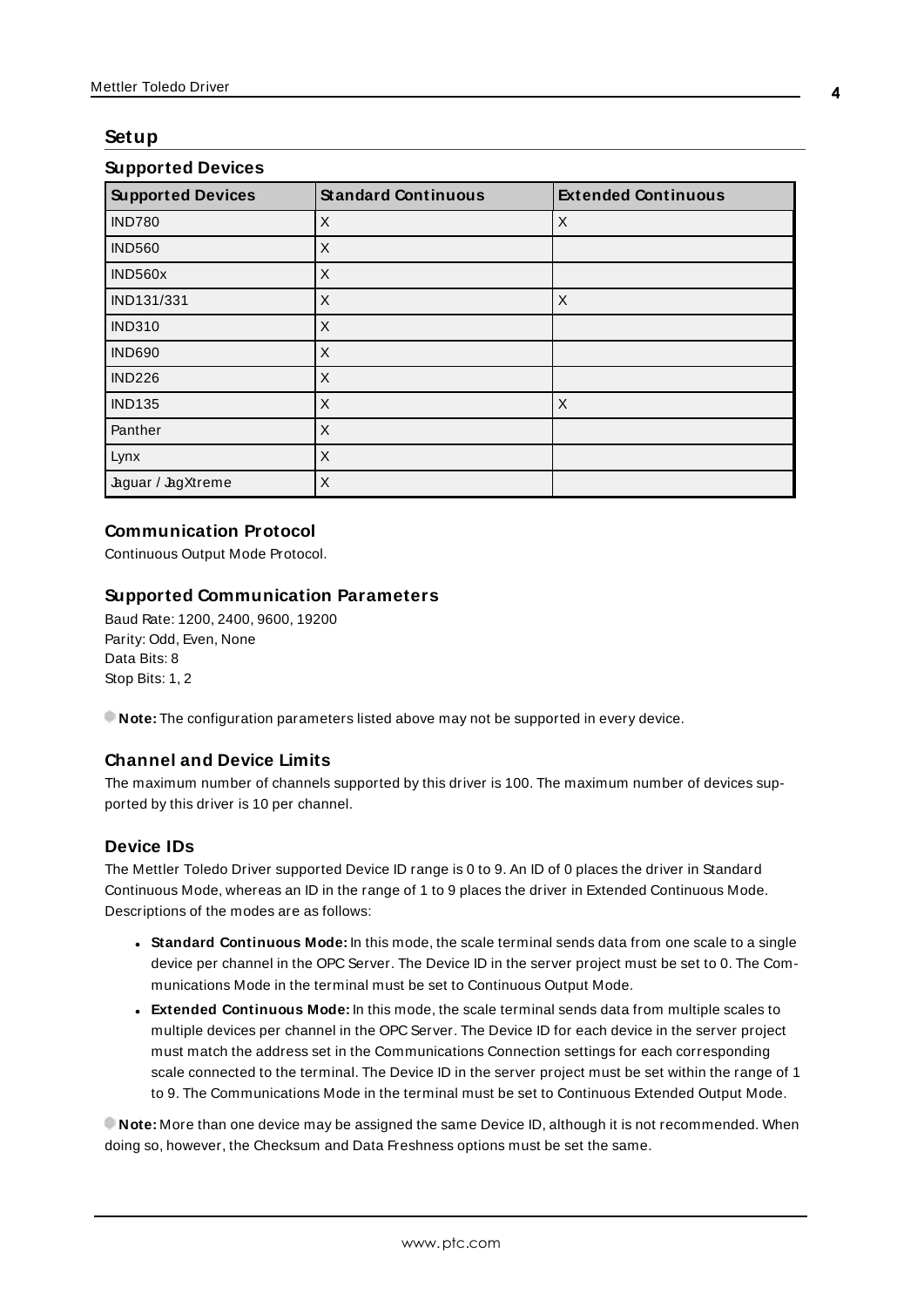#### **Ethernet Encapsulation Mode**

The Mettler Toledo Driver supports Ethernet Encapsulation, which allows the driver to communicate with serial devices attached to an Ethernet network through the use of a terminal server or device server. It may be enabled through the Communications dialog in Channel Properties. Descriptions of the parameters are as follows:

- <sup>l</sup> **Mode:** This parameter specifies whether the driver will act as a client or server device. Solicited is client mode. Unsolicited is server mode. The default setting is Unsolicited.
- **Note:** This parameter will be disabled if Ethernet Encapsulation is enabled.
- <sup>l</sup> **Port Number:** This parameter specifies the port number that the devices on the local Ethernet network will use. Options include 10001 or 2101. The default setting is 2101.
- **Protocol:** This parameter specifies the protocol that the driver will use when listening for unsolicited requests. Options include User Datagram Protocol (UDP) or Transfer Control Protocol (TCP/IP). The default setting is TCP/IP.

# <span id="page-4-0"></span>**Channel Properties — General**

This server supports the use of multiple simultaneous communications drivers. Each protocol or driver used in a server project is called a channel. A server project may consist of many channels with the same communications driver or with unique communications drivers. A channel acts as the basic building block of an OPC link. This group is used to specify general channel properties, such as the identification attributes and operating mode.

| <b>Property Groups</b>          | <b>Identification</b><br>$\overline{}$ |                |
|---------------------------------|----------------------------------------|----------------|
| <b>General</b>                  | Name                                   |                |
|                                 | Description                            |                |
| Write Optimizations<br>Advanced | Driver                                 |                |
|                                 | Diagnostics<br>$\blacksquare$          |                |
|                                 | Diagnostics Capture                    | <b>Disable</b> |

### **Identification**

**Name**: Specify the user-defined identity of this channel. In each server project, each channel name must be unique. Although names can be up to 256 characters, some client applications have a limited display window when browsing the OPC server's tag space. The channel name is part of the OPC browser information. The property is required for creating a channel.

For information on reserved characters, refer to "How To... Properly Name a Channel, Device, Tag, and Tag Group" in the server help.

**Description**: Specify user-defined information about this channel.

Many of these properties, including Description, have an associated system tag.

**Driver**: Specify the protocol / driver for this channel. This property specifies the device driver that was selected during channel creation. It is a disabled setting in the channel properties. The property is required for creating a channel.

**Note**: With the server's online full-time operation, these properties can be changed at any time. This includes changing the channel name to prevent clients from registering data with the server. If a client has already acquired an item from the server before the channel name is changed, the items are unaffected. If, after the channel name has been changed, the client application releases the item and attempts to reacquire using the old channel name, the item is not accepted. Changes to the properties should not be made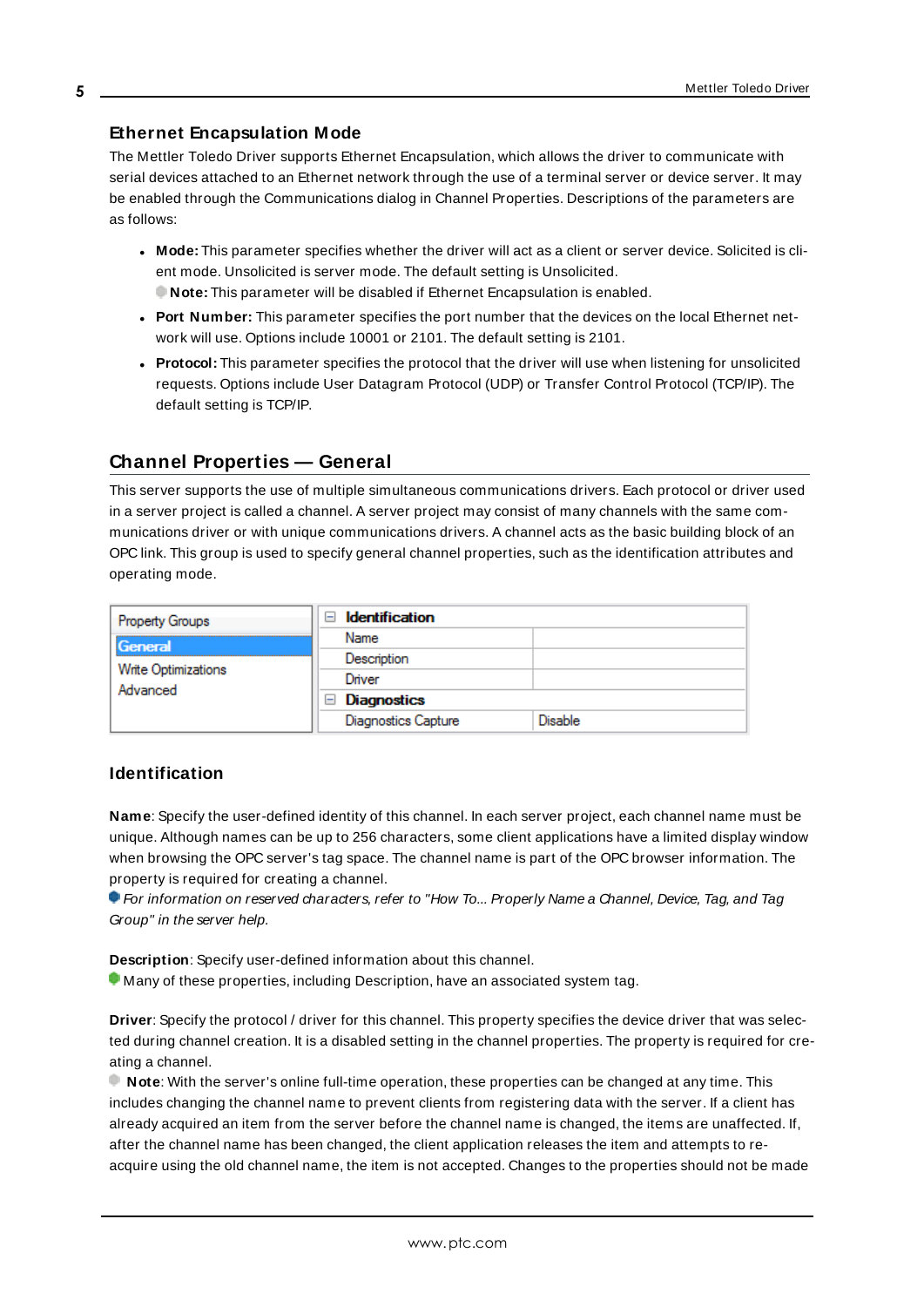once a large client application has been developed. Utilize proper user role and privilege management to prevent operators from changing properties or accessing server features.

#### **Diagnostics**

**Diagnostics Capture**: When enabled, this option makes the channel's diagnostic information available to OPC applications allows the usage of statistics tags that provide feedback to client applications regarding the operation of the channel. Because the server's diagnostic features require a minimal amount of overhead processing, it is recommended that they be utilized when needed and disabled when not. The default is disabled.

- **Note:** This property is not available if the driver does not support diagnostics.
- <span id="page-5-0"></span>**For more information, refer to "Communication Diagnostics" and "Statistics Tags" in the server help.**

# **Channel Properties — Serial Communications**

Serial communication properties are available to serial drivers and vary depending on the driver, connection type, and options selected. Below is a superset of the possible properties.

Click to jump to one of the sections: **[Connection](#page-5-1) Type**, **Serial Port [Settings](#page-6-0)** or **[Ethernet](#page-7-1) Settings**, and **[Operational](#page-6-1) Behavior**.

**Note**: With the server's online full-time operation, these properties can be changed at any time. Utilize proper user role and privilege management to prevent operators from changing properties or accessing server features.

| <b>Property Groups</b>       | □ Connection Type                  |                   |
|------------------------------|------------------------------------|-------------------|
| General                      | Physical Medium                    | <b>COM Port</b>   |
| <b>Serial Communications</b> | <b>Serial Port Settings</b><br>$=$ |                   |
| Write Optimizations          | COM ID                             | 39                |
| Advanced                     | <b>Baud Rate</b>                   | 19200             |
|                              | Data Bits                          | 8                 |
|                              | Parity                             | None              |
|                              | Stop Bits                          |                   |
|                              | <b>Flow Control</b>                | <b>RTS Always</b> |
|                              | □ Operational Behavior             |                   |
|                              | <b>Report Communication Errors</b> | Enable            |
|                              | Close Idle Connection              | Enable            |
|                              | Idle Time to Close (s)             | 15                |

#### <span id="page-5-1"></span>**Connection Type**

**Physical Medium**: Choose the type of hardware device for data communications. Options include COM Port, None, Modem, and Ethernet Encapsulation. The default is COM Port.

- <sup>l</sup> **None**: Select None to indicate there is no physical connection, which displays the **[Operation](#page-7-2) with no [Communications](#page-7-2)** section.
- <sup>l</sup> **COM Port**: Select Com Port to display and configure the **Serial Port [Settings](#page-6-0)** section.
- **Modem**: Select Modem if phone lines are used for communications, which are configured in the **Modem [Settings](#page-7-3)** section.
- **Ethernet Encap.**: Select if Ethernet Encapsulation is used for communications, which displays the **[Ethernet](#page-7-1) Settings** section.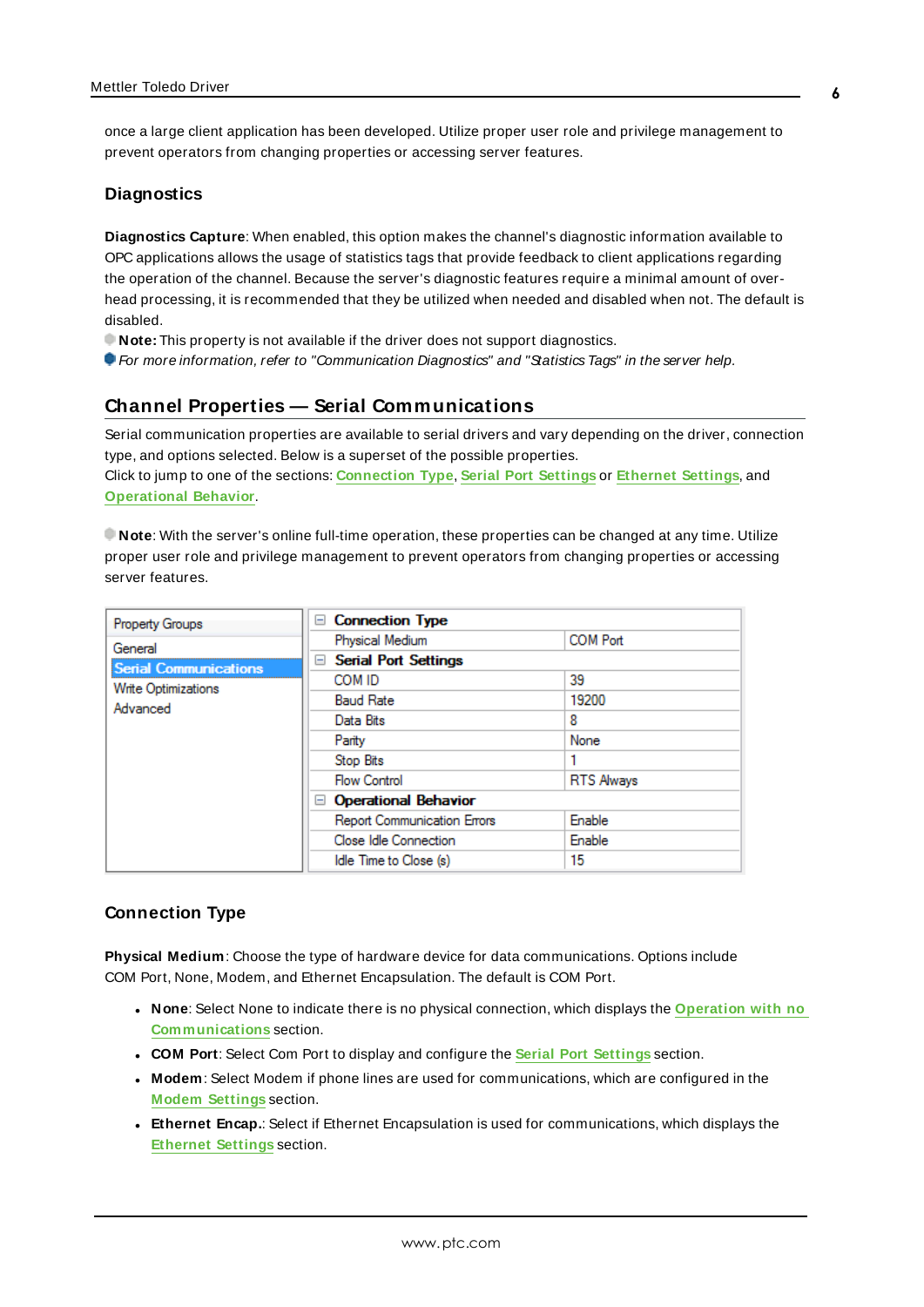**Shared**: Verify the connection is correctly identified as sharing the current configuration with another channel. This is a read-only property.

### <span id="page-6-0"></span>**Serial Port Settings**

**COM ID**: Specify the Communications ID to be used when communicating with devices assigned to the channel. The valid range is 1 to 9991 to 16. The default is 1.

**Baud Rate**: Specify the baud rate to be used to configure the selected communications port.

**Data Bits**: Specify the number of data bits per data word. Options include 5, 6, 7, or 8.

**Parity**: Specify the type of parity for the data. Options include Odd, Even, or None.

**Stop Bits**: Specify the number of stop bits per data word. Options include 1 or 2.

**Flow Control:** Select how the RTS and DTR control lines are utilized. Flow control is required to communicate with some serial devices. Options are:

- **None:** This option does not toggle or assert control lines.
- **DTR:** This option asserts the DTR line when the communications port is opened and remains on.
- **RTS:** This option specifies that the RTS line is high if bytes are available for transmission. After all buffered bytes have been sent, the RTSline is low. This is normally used with RS232/RS485 converter hardware.
- **RTS, DTR:** This option is a combination of DTR and RTS.
- <sup>l</sup> **RTS Always**: This option asserts the RTSline when the communication port is opened and remains on.
- <sup>l</sup> **RTS Manual**: This option asserts the RTSline based on the timing properties entered for RTSLine Control. It is only available when the driver supports manual RTSline control (or when the properties are shared and at least one of the channels belongs to a driver that provides this support). RTS Manual adds an **RTS Line Control** property with options as follows:
	- **Raise**: This property specifies the amount of time that the RTS line is raised prior to data transmission. The valid range is 0 to 9999 milliseconds. The default is 10 milliseconds.
	- **Drop**: This property specifies the amount of time that the RTS line remains high after data transmission. The valid range is 0 to 9999 milliseconds. The default is 10 milliseconds.
	- **Poll Delay**: This property specifies the amount of time that polling for communications is delayed. The valid range is 0 to 9999. The default is 10 milliseconds.

**Tip**: When using two-wire RS-485, "echoes" may occur on the communication lines. Since this communication does not support echo suppression, it is recommended that echoes be disabled or a RS-485 converter be used.

### <span id="page-6-1"></span>**Operational Behavior**

- <sup>l</sup> **Report Communication Errors**: Enable or disable reporting of low-level communications errors. When enabled, low-level errors are posted to the Event Log as they occur. When disabled, these same errors are not posted even though normal request failures are. The default is Enable.
- <sup>l</sup> **Close Idle Connection**: Choose to close the connection when there are no longer any tags being referenced by a client on the channel. The default is Enable.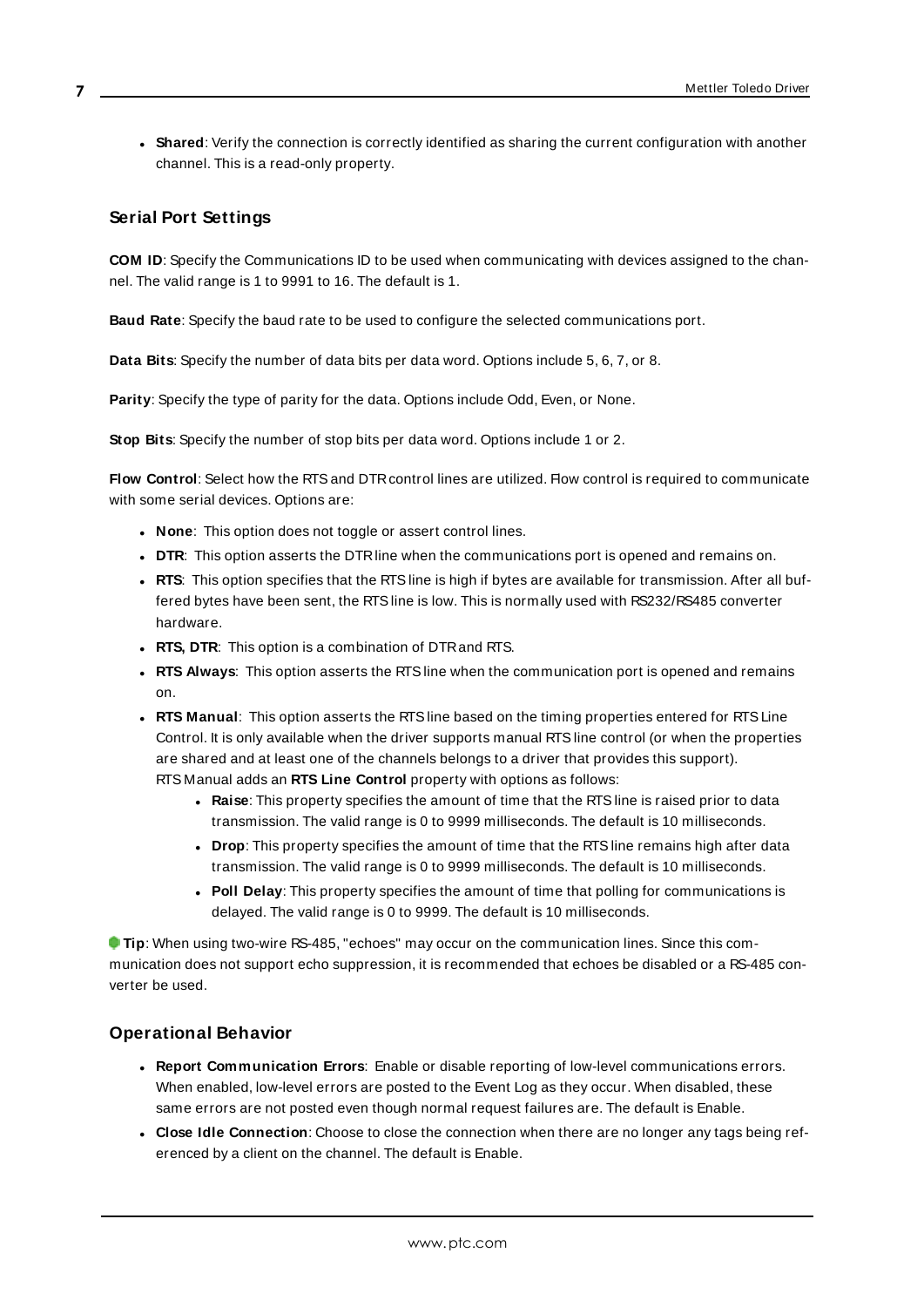<sup>l</sup> **Idle Time to Close**: Specify the amount of time that the server waits once all tags have been removed before closing the COM port. The default is 15 seconds.

#### <span id="page-7-1"></span>**Ethernet Settings**

**Note**: Not all serial drivers support Ethernet Encapsulation. If this group does not appear, the functionality is not supported.

Ethernet Encapsulation provides communication with serial devices connected to terminal servers on the Ethernet network. A terminal server is essentially a virtual serial port that converts TCP/IP messages on the Ethernet network to serial data. Once the message has been converted, users can connect standard devices that support serial communications to the terminal server. The terminal server's serial port must be properly configured to match the requirements of the serial device to which it is attached. For more information, refer to "Using Ethernet Encapsulation" in the server help.

- **Network Adapter**: Indicate a network adapter to bind for Ethernet devices in this channel. Choose a network adapter to bind to or allow the OSto select the default.
	- Specific drivers may display additional Ethernet Encapsulation properties. For more information, refer to **Channel Properties — Ethernet Encapsulation**.

#### <span id="page-7-3"></span>**Modem Settings**

- **Modem**: Specify the installed modem to be used for communications.
- **Connect Timeout**: Specify the amount of time to wait for connections to be established before failing a read or write. The default is 60 seconds.
- <sup>l</sup> **Modem Properties**: Configure the modem hardware. When clicked, it opens vendor-specific modem properties.
- **.** Auto-Dial: Enables the automatic dialing of entries in the Phonebook. The default is Disable. For more information, refer to "Modem Auto-Dial" in the server help.
- <sup>l</sup> **Report Communication Errors**: Enable or disable reporting of low-level communications errors. When enabled, low-level errors are posted to the Event Log as they occur. When disabled, these same errors are not posted even though normal request failures are. The default is Enable.
- **Close Idle Connection**: Choose to close the modem connection when there are no longer any tags being referenced by a client on the channel. The default is Enable.
- **.** Idle Time to Close: Specify the amount of time that the server waits once all tags have been removed before closing the modem connection. The default is 15 seconds.

#### <span id="page-7-2"></span>**Operation with no Communications**

**Read Processing**: Select the action to be taken when an explicit device read is requested. Options include Ignore and Fail. Ignore does nothing; Fail provides the client with an update that indicates failure. The default setting is Ignore.

### <span id="page-7-0"></span>**Channel Properties — Write Optimizations**

The server must ensure that the data written from the client application gets to the device on time. Given this goal, the server provides optimization properties to meet specific needs or improve application responsiveness.

| <b>Property Groups</b>     | □ Write Optimizations |                                      |
|----------------------------|-----------------------|--------------------------------------|
| General                    | Optimization Method   | Write Only Latest Value for All Tags |
|                            | Duty Cycle            |                                      |
| <b>Write Optimizations</b> |                       |                                      |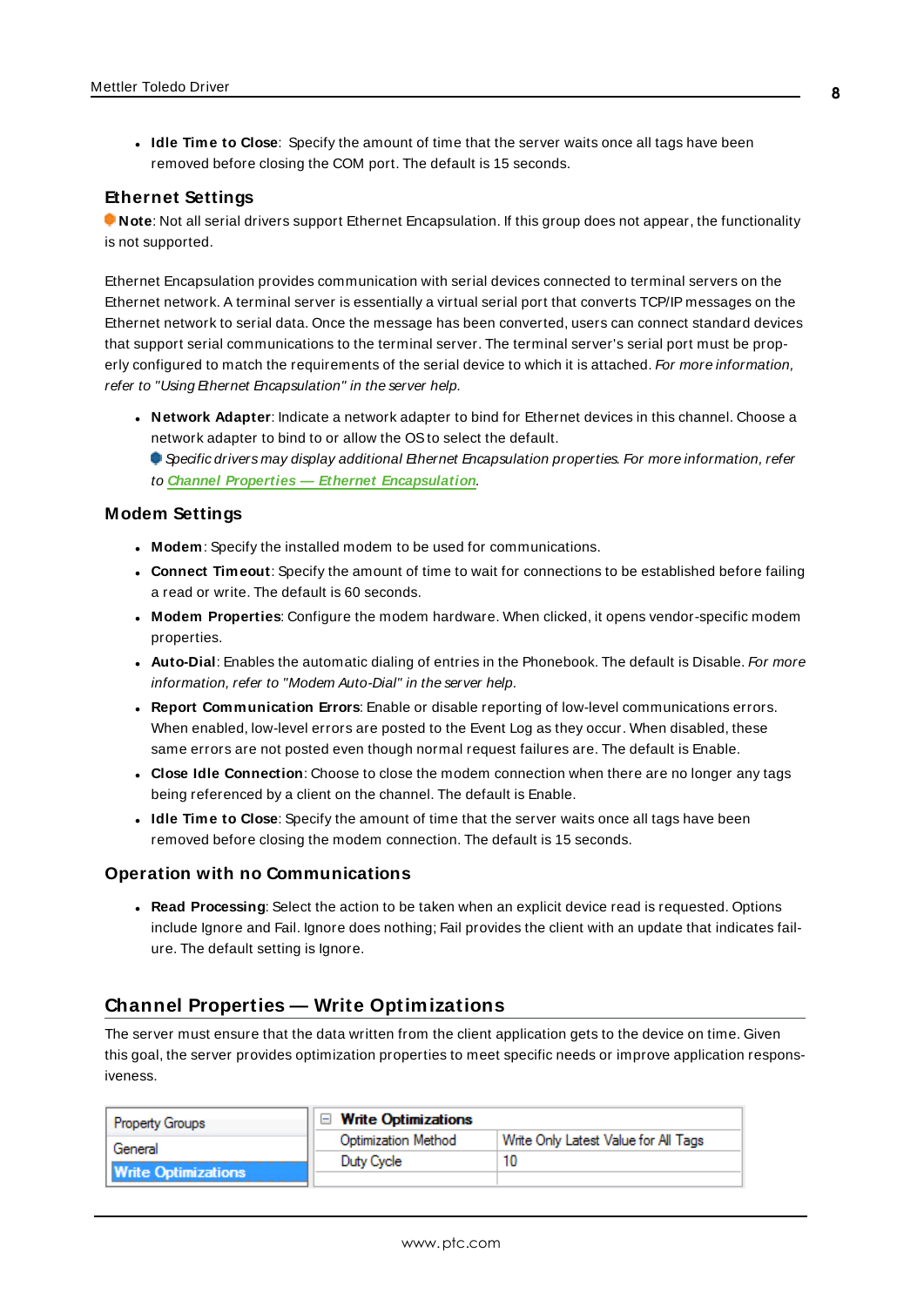# **Write Optimizations**

**Optimization Method**: Controls how write data is passed to the underlying communications driver. The options are:

- **.** Write All Values for All Tags: This option forces the server to attempt to write every value to the controller. In this mode, the server continues to gather write requests and add them to the server's internal write queue. The server processes the write queue and attempts to empty it by writing data to the device as quickly as possible. This mode ensures that everything written from the client applications is sent to the target device. This mode should be selected if the write operation order or the write item's content must uniquely be seen at the target device.
- <sup>l</sup> **Write Only Latest Value for Non-Boolean Tags**: Many consecutive writes to the same value can accumulate in the write queue due to the time required to actually send the data to the device. If the server updates a write value that has already been placed in the write queue, far fewer writes are needed to reach the same final output value. In this way, no extra writes accumulate in the server's queue. When the user stops moving the slide switch, the value in the device is at the correct value at virtually the same time. As the mode states, any value that is not a Boolean value is updated in the server's internal write queue and sent to the device at the next possible opportunity. This can greatly improve the application performance.

**Note**: This option does not attempt to optimize writes to Boolean values. It allows users to optimize the operation of HMI data without causing problems with Boolean operations, such as a momentary push button.

**• Write Only Latest Value for All Tags**: This option takes the theory behind the second optimization mode and applies it to all tags. It is especially useful if the application only needs to send the latest value to the device. This mode optimizes all writes by updating the tags currently in the write queue before they are sent. This is the default mode.

**Duty Cycle**: is used to control the ratio of write to read operations. The ratio is always based on one read for every one to ten writes. The duty cycle is set to ten by default, meaning that ten writes occur for each read operation. Although the application is performing a large number of continuous writes, it must be ensured that read data is still given time to process. A setting of one results in one read operation for every write operation. If there are no write operations to perform, reads are processed continuously. This allows optimization for applications with continuous writes versus a more balanced back and forth data flow. **Note**: It is recommended that the application be characterized for compatibility with the write optimization enhancements before being used in a production environment.

# <span id="page-8-0"></span>**Channel Properties — Advanced**

This group is used to specify advanced channel properties. Not all drivers support all properties; so the Advanced group does not appear for those devices.

| Property Groups            | $\Box$ Non-Normalized Float Handling |                   |
|----------------------------|--------------------------------------|-------------------|
| General                    | <b>Floating-Point Values</b>         | Replace with Zero |
| <b>Write Optimizations</b> | <b>Inter-Device Delay</b>            |                   |
| Advanced                   | Inter-Device Delay (ms)              |                   |
|                            |                                      |                   |

**Non-Normalized Float Handling**: A non-normalized value is defined as Infinity, Not-a-Number (NaN), or as a Denormalized Number. The default is Replace with Zero. Drivers that have native float handling may default to Unmodified. Non-normalized float handling allows users to specify how a driver handles non-normalized IEEE-754 floating point data. Descriptions of the options are as follows: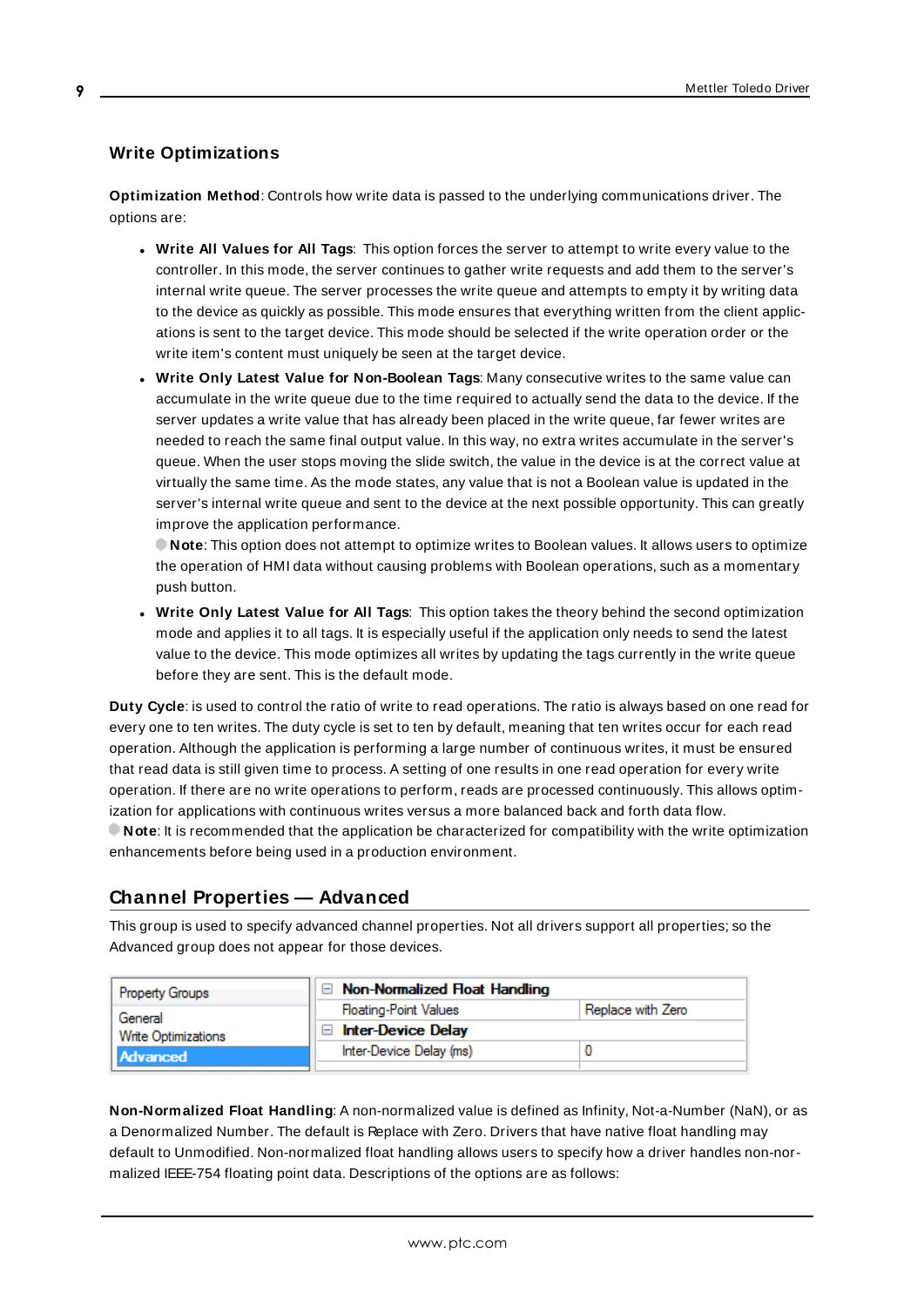- <sup>l</sup> **Replace with Zero**: This option allows a driver to replace non-normalized IEEE-754 floating point values with zero before being transferred to clients.
- <sup>l</sup> **Unmodified**: This option allows a driver to transfer IEEE-754 denormalized, normalized, non-number, and infinity values to clients without any conversion or changes.

**Note:** This property is not available if the driver does not support floating-point values or if it only supports the option that is displayed. According to the channel's float normalization setting, only real-time driver tags (such as values and arrays) are subject to float normalization. For example, EFM data is not affected by this setting.

For more information on the floating-point values, refer to "How To ... Work with Non-Normalized Floating-Point Values" in the server help.

**Inter-Device Delay**: Specify the amount of time the communications channel waits to send new requests to the next device after data is received from the current device on the same channel. Zero (0) disables the delay.

<span id="page-9-0"></span>**Note:** This property is not available for all drivers, models, and dependent settings.

#### **Device Properties — General**

A device represents a single target on a communications channel. If the driver supports multiple controllers, users must enter a device ID for each controller.

| Property Groups | <b>Identification</b><br>$=$ |         |
|-----------------|------------------------------|---------|
| General         | Name                         |         |
| Scan Mode       | Description                  |         |
|                 | Channel Assignment           |         |
|                 | Driver                       |         |
|                 | Model                        |         |
|                 | <b>ID</b> Format             | Decimal |
|                 | ID                           | 2       |

#### <span id="page-9-3"></span>**Identification**

**Name**: Specify the name of the device. It is a logical user-defined name that can be up to 256 characters long and may be used on multiple channels.

**Note**: Although descriptive names are generally a good idea, some OPC client applications may have a limited display window when browsing the OPC server's tag space. The device name and channel name become part of the browse tree information as well. Within an OPC client, the combination of channel name and device name would appear as "ChannelName.DeviceName".

For more information, refer to "How To... Properly Name a Channel, Device, Tag, and Tag Group" in server help.

**Description**: Specify the user-defined information about this device.

<span id="page-9-1"></span>**Many of these properties, including Description, have an associated system tag.** 

<span id="page-9-2"></span>**Channel Assignment**: Specify the user-defined name of the channel to which this device currently belongs.

**Driver**: Selected protocol driver for this device.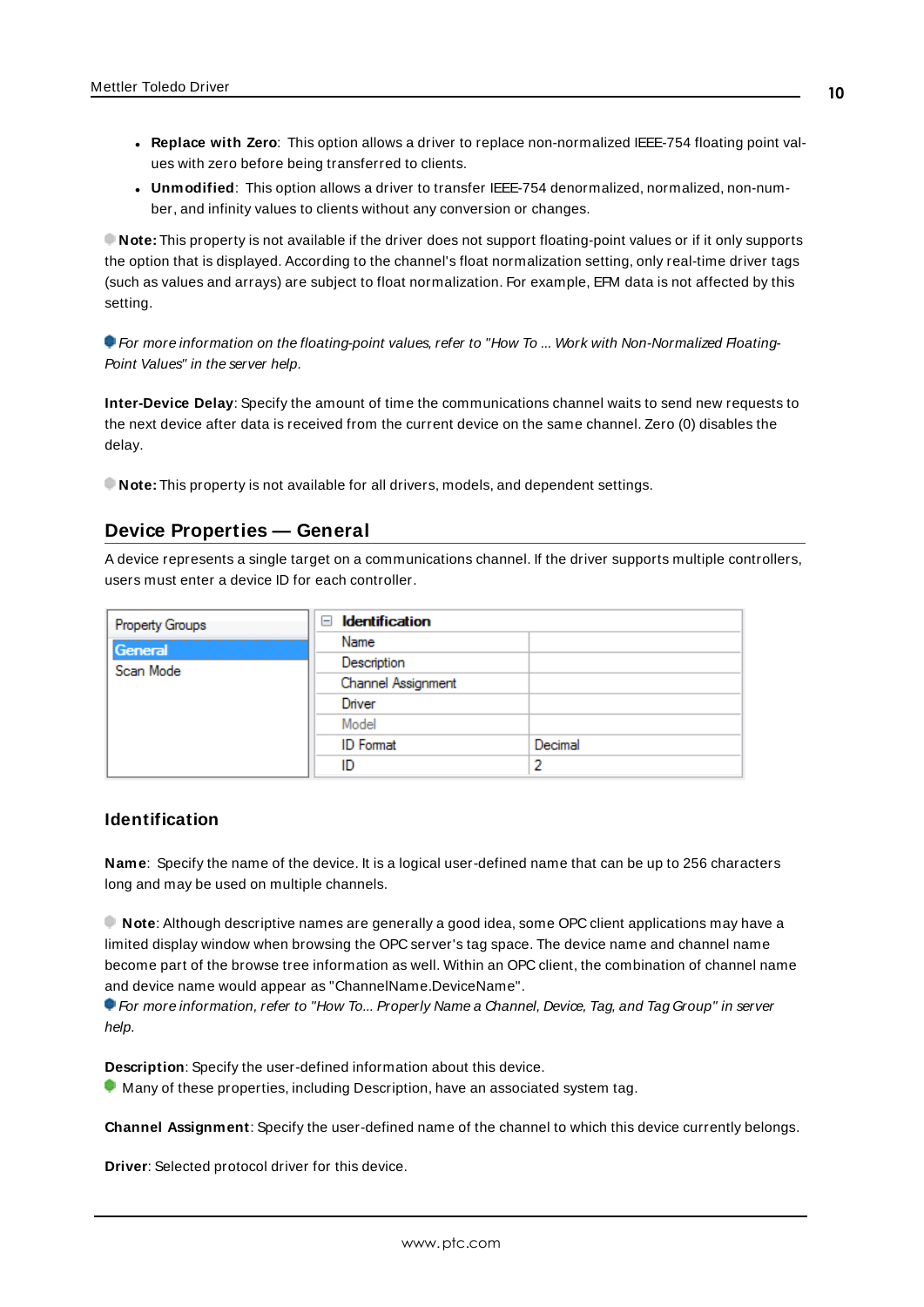<span id="page-10-3"></span>**Model**: Specify the type of device that is associated with this ID. The contents of the drop-down menu depend on the type of communications driver being used. Models that are not supported by a driver are disabled. If the communications driver supports multiple device models, the model selection can only be changed when there are no client applications connected to the device.

**Note:** If the communication driver supports multiple models, users should try to match the model selection to the physical device. If the device is not represented in the drop-down menu, select a model that conforms closest to the target device. Some drivers support a model selection called "Open," which allows users to communicate without knowing the specific details of the target device. For more information, refer to the driver help documentation.

<span id="page-10-2"></span>**ID**: Specify the device's driver-specific station or node. The type of ID entered depends on the communications driver being used. For many communication drivers, the ID is a numeric value. Drivers that support a Numeric ID provide users with the option to enter a numeric value whose format can be changed to suit the needs of the application or the characteristics of the selected communications driver. The format is set by the driver by default. Options include Decimal, Octal, and Hexadecimal.

**Note**: If the driver is Ethernet-based or supports an unconventional station or node name, the device's TCP/IPaddress may be used as the device ID. TCP/IPaddresses consist of four values that are separated by periods, with each value in the range of 0 to 255. Some device IDs are string based. There may be additional properties to configure within the ID field, depending on the driver. For more information, refer to the driver's help documentation.

#### <span id="page-10-0"></span>**Operating Mode**

| <b>Property Groups</b> | <b>Identification</b> |        |
|------------------------|-----------------------|--------|
| General                | $\Box$ Operating Mode |        |
| Scan Mode              | Data Collection       | Enable |
|                        | Simulated             | No     |

<span id="page-10-1"></span>**Data Collection**: This property controls the device's active state. Although device communications are enabled by default, this property can be used to disable a physical device. Communications are not attempted when a device is disabled. From a client standpoint, the data is marked as invalid and write operations are not accepted. This property can be changed at any time through this property or the device system tags.

<span id="page-10-4"></span>**Simulated**: Place the device into or out of Simulation Mode. In this mode, the driver does not attempt to communicate with the physical device, but the server continues to return valid OPC data. Simulated stops physical communications with the device, but allows OPC data to be returned to the OPC client as valid data. While in Simulation Mode, the server treats all device data as reflective: whatever is written to the simulated device is read back and each OPC item is treated individually. The item's memory map is based on the group Update Rate. The data is not saved if the server removes the item (such as when the server is reinitialized). The default is No.

**Notes:**

- 1. This System tag (\_Simulated) is read only and cannot be written to for runtime protection. The System tag allows this property to be monitored from the client.
- 2. In Simulation mode, the item's memory map is based on client update rate(s) (Group Update Rate for OPC clients or Scan Rate for native and DDEinterfaces). This means that two clients that reference the same item with different update rates return different data.

 Simulation Mode is for test and simulation purposes only. It should never be used in a production environment.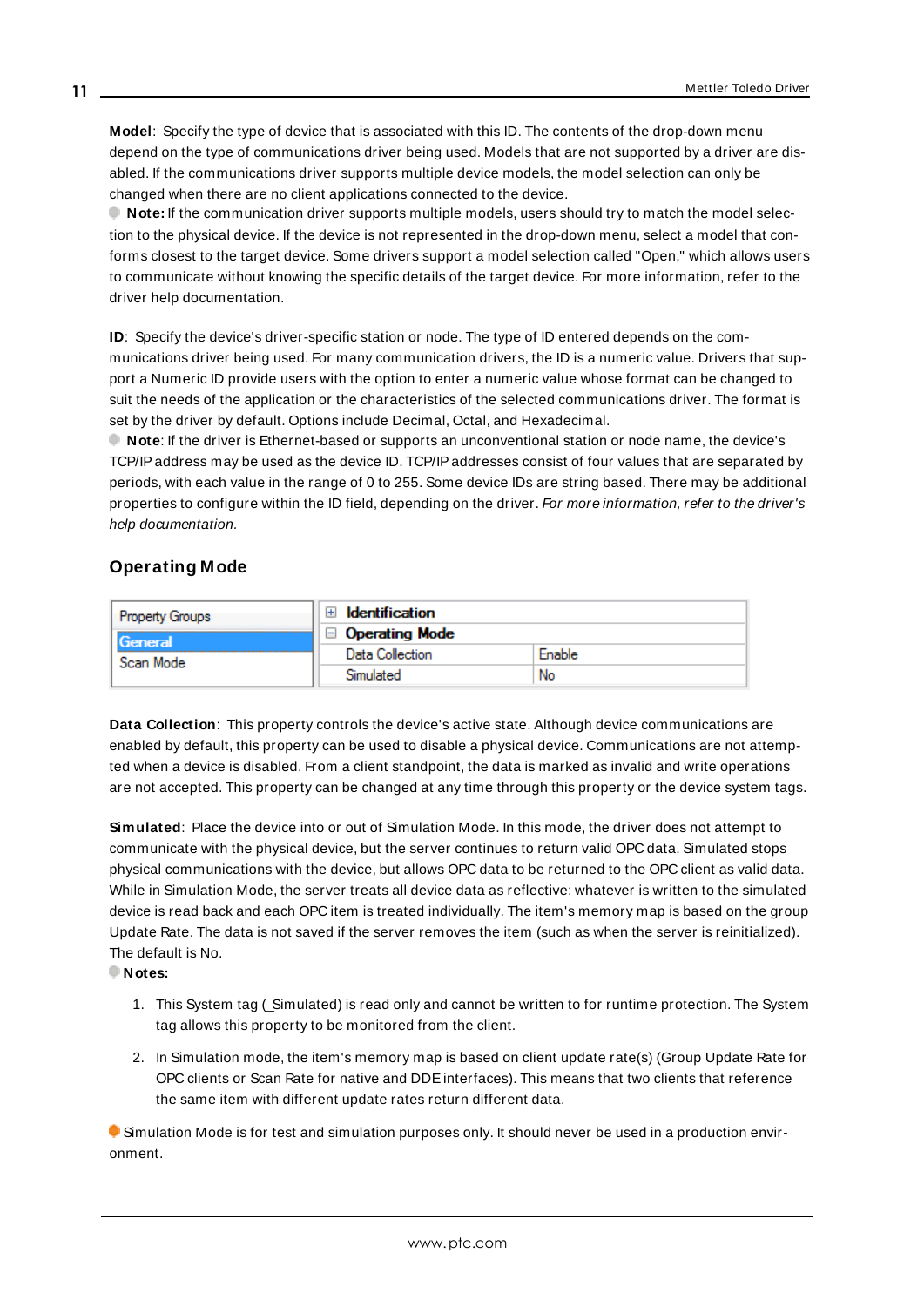# <span id="page-11-0"></span>**Device Properties — Scan Mode**

The Scan Mode specifies the subscribed-client requested scan rate for tags that require device communications. Synchronous and asynchronous device reads and writes are processed as soon as possible; unaffected by the Scan Mode properties.

| <b>Property Groups</b> | Scan Mode                  |                                    |
|------------------------|----------------------------|------------------------------------|
| General                | Scan Mode                  | Respect Client-Specified Scan Rate |
| Scan Mode              | Initial Updates from Cache | Disable                            |
|                        |                            |                                    |

<span id="page-11-5"></span>**Scan Mode**: Specify how tags in the device are scanned for updates sent to subscribing clients. Descriptions of the options are:

- <sup>l</sup> **Respect Client-Specified Scan Rate**: This mode uses the scan rate requested by the client.
- <sup>l</sup> **Request Data No Faster than Scan Rate**: This mode specifies the value set as the maximum scan rate. The valid range is 10 to 99999990 milliseconds. The default is 1000 milliseconds. **Note**: When the server has an active client and items for the device and the scan rate value is increased, the changes take effect immediately. When the scan rate value is decreased, the changes do not take effect until all client applications have been disconnected.
- <sup>l</sup> **Request All Data at Scan Rate**: This mode forces tags to be scanned at the specified rate for subscribed clients. The valid range is 10 to 99999990 milliseconds. The default is 1000 milliseconds.
- <span id="page-11-2"></span><sup>l</sup> **Do Not Scan, Demand Poll Only**: This mode does not periodically poll tags that belong to the device nor perform a read to get an item's initial value once it becomes active. It is the OPC client's responsibility to poll for updates, either by writing to the \_DemandPoll tag or by issuing explicit device reads for individual items. For more information, refer to "Device Demand Poll" in server help.
- <span id="page-11-4"></span><sup>l</sup> **Respect Tag-Specified Scan Rate**: This mode forces static tags to be scanned at the rate specified in their static configuration tag properties. Dynamic tags are scanned at the client-specified scan rate.

<span id="page-11-3"></span>**Initial Updates from Cache**: When enabled, this option allows the server to provide the first updates for newly activated tag references from stored (cached) data. Cache updates can only be provided when the new item reference shares the same address, scan rate, data type, client access, and scaling properties. A device read is used for the initial update for the first client reference only. The default is disabled; any time a client activates a tag reference the server attempts to read the initial value from the device.

# <span id="page-11-1"></span>**Device Properties — Tag Generation**

The automatic tag database generation features make setting up an application a plug-and-play operation. Select communications drivers can be configured to automatically build a list of tags that correspond to device-specific data. These automatically generated tags (which depend on the nature of the supporting driver) can be browsed from the clients.

#### Not all devices and drivers support full automatic tag database generation and not all support the same data types. Consult the data types descriptions or the supported data type lists for each driver for specifics.

If the target device supports its own local tag database, the driver reads the device's tag information and uses the data to generate tags within the server. If the device does not natively support named tags, the driver creates a list of tags based on driver-specific information. An example of these two conditions is as follows: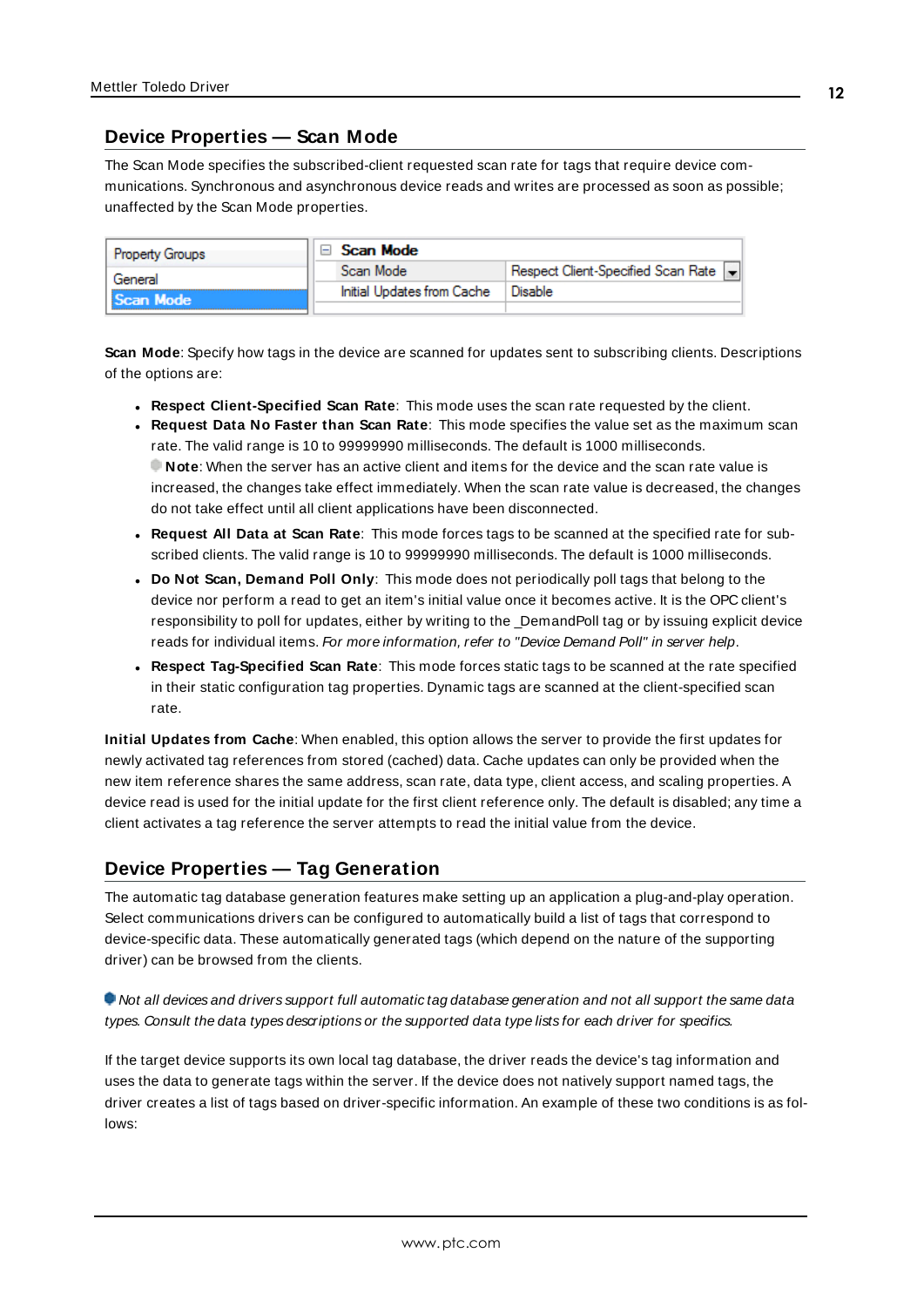- 1. If a data acquisition system supports its own local tag database, the communications driver uses the tag names found in the device to build the server's tags.
- 2. If an Ethernet I/O system supports detection of its own available I/O module types, the communications driver automatically generates tags in the server that are based on the types of I/O modules plugged into the Ethernet I/O rack.

**Note**: Automatic tag database generation's mode of operation is completely configurable. For more information, refer to the property descriptions below.

| Property Groups       | <b>Tag Generation</b><br>н              |                            |
|-----------------------|-----------------------------------------|----------------------------|
| General               | On Property Change                      | Yes                        |
| Scan Mode             | On Device Startup                       | Do Not Generate on Startup |
| Timina                | On Duplicate Tag                        | Delete on Create           |
| Auto-Demotion         | Parent Group                            |                            |
| <b>Tag Generation</b> | Allow Automatically Generated Subgroups | Enable                     |
|                       | Create                                  | Create tags                |
| Redundancy            |                                         |                            |

<span id="page-12-3"></span>**On Property Change**: If the device supports automatic tag generation when certain properties change, the **On Property Change** option is shown. It is set to **Yes** by default, but it can be set to **No** to control over when tag generation is performed. In this case, the **Create tags** action must be manually invoked to perform tag generation. To invoke via the Configuration API service, access /config/v1/project/channels/{name}/devices/ {name}/services/TagGeneration.

<span id="page-12-1"></span>**On Device Startup**: Specify when OPC tags are automatically generated. Descriptions of the options are as follows:

- <span id="page-12-0"></span><sup>l</sup> **Do Not Generate on Startup**: This option prevents the driver from adding any OPC tags to the tag space of the server. This is the default setting.
- <sup>l</sup> **Always Generate on Startup**: This option causes the driver to evaluate the device for tag information. It also adds tags to the tag space of the server every time the server is launched.
- <sup>l</sup> **Generate on First Startup**: This option causes the driver to evaluate the target device for tag information the first time the project is run. It also adds any OPC tags to the server tag space as needed.

**Note**: When the option to automatically generate OPC tags is selected, any tags that are added to the server's tag space must be saved with the project. Users can configure the project to automatically save from the **Tools** | **Options** menu.

<span id="page-12-2"></span>**On Duplicate Tag**: When automatic tag database generation is enabled, the server needs to know what to do with the tags that it may have previously added or with tags that have been added or modified after the communications driver since their original creation. This setting controls how the server handles OPC tags that were automatically generated and currently exist in the project. It also prevents automatically generated tags from accumulating in the server.

For example, if a user changes the I/O modules in the rack with the server configured to **Always Generate on Startup**, new tags would be added to the server every time the communications driver detected a new I/O module. If the old tags were not removed, many unused tags could accumulate in the server's tag space. The options are: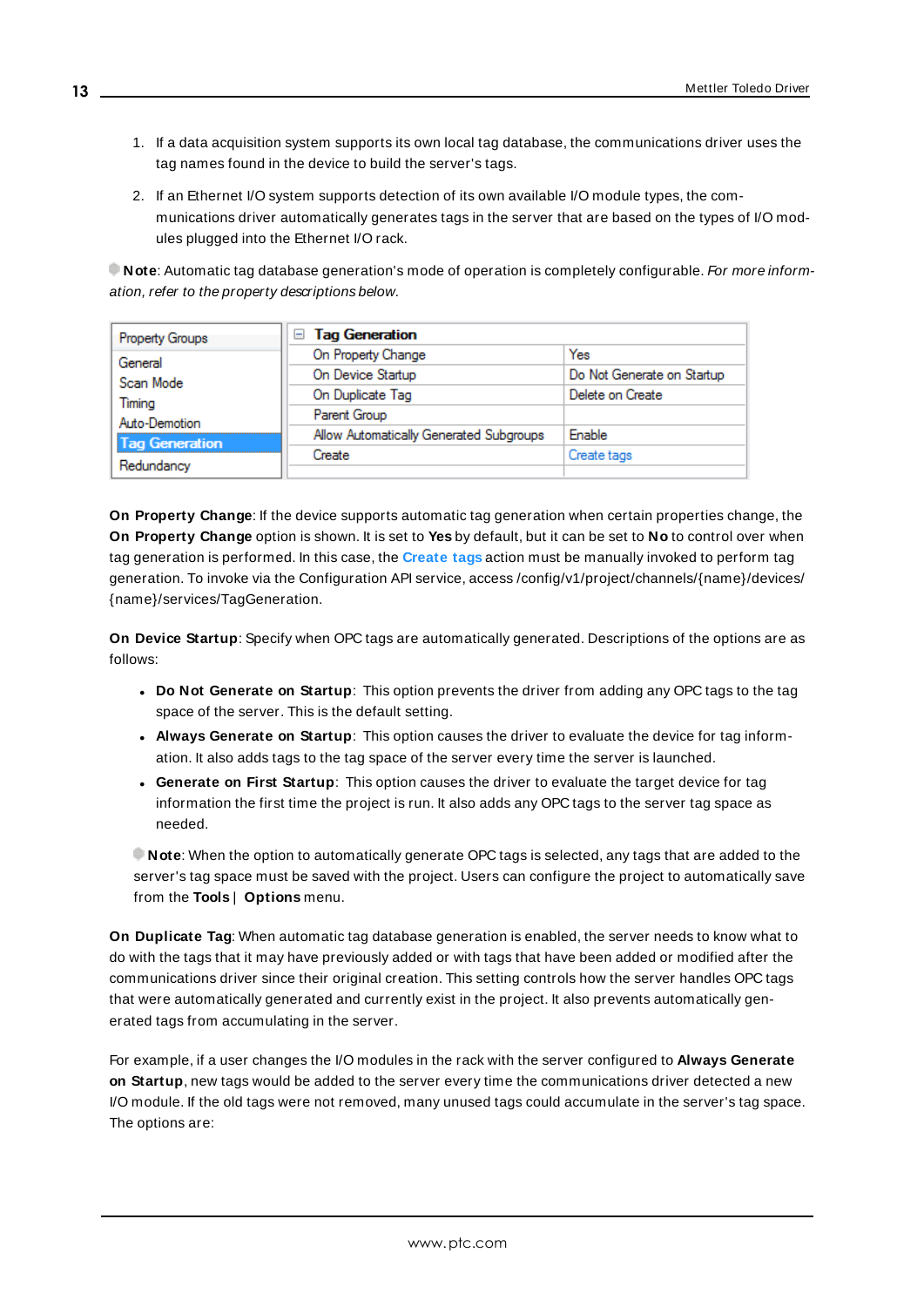- <span id="page-13-3"></span>**• Delete on Create**: This option deletes any tags that were previously added to the tag space before any new tags are added. This is the default setting.
- <span id="page-13-4"></span><sup>l</sup> **Overwrite as Necessary**: This option instructs the server to only remove the tags that the communications driver is replacing with new tags. Any tags that are not being overwritten remain in the server's tag space.
- **Do** not Overwrite: This option prevents the server from removing any tags that were previously generated or already existed in the server. The communications driver can only add tags that are completely new.
- <sup>l</sup> **Do not Overwrite, Log Error**: This option has the same effect as the prior option, and also posts an error message to the server's Event Log when a tag overwrite would have occurred.

**Note:** Removing OPC tags affects tags that have been automatically generated by the communications driver as well as any tags that have been added using names that match generated tags. Users should avoid adding tags to the server using names that may match tags that are automatically generated by the driver.

<span id="page-13-5"></span>**Parent Group**: This property keeps automatically generated tags from mixing with tags that have been entered manually by specifying a group to be used for automatically generated tags. The name of the group can be up to 256 characters. This parent group provides a root branch to which all automatically generated tags are added.

<span id="page-13-1"></span>**Allow Automatically Generated Subgroups**: This property controls whether the server automatically creates subgroups for the automatically generated tags. This is the default setting. If disabled, the server generates the device's tags in a flat list without any grouping. In the server project, the resulting tags are named with the address value. For example, the tag names are not retained during the generation process. **Note**: If, as the server is generating tags, a tag is assigned the same name as an existing tag, the system automatically increments to the next highest number so that the tag name is not duplicated. For example, if the generation process creates a tag named "AI22" that already exists, it creates the tag as "AI23" instead.

<span id="page-13-2"></span>**Create**: Initiates the creation of automatically generated OPC tags. If the device's configuration has been modified, **Create tags** forces the driver to reevaluate the device for possible tag changes. Its ability to be accessed from the System tags allows a client application to initiate tag database creation. **Note**: **Create tags** is disabled if the Configuration edits a project offline.

### <span id="page-13-0"></span>**Device Properties — Options**

| <b>Property Groups</b> | Checksum         |        |
|------------------------|------------------|--------|
| General                | Checksum Enabled | Enable |
| Scan Mode              | Data Freshness   |        |
| <b>Options</b>         | Tolerance (s)    |        |
|                        |                  |        |

**Checksum Enabled**: When enabled, this option enables checksums when the hardware is configured to send a checksum with its message packets. This should match the configuration of the terminal.

**Tolerance**: This parameter specifies the amount of time in seconds that the driver waits between data packets from the device before setting the tag quality to Bad. Setting the value to zero disables the parameter. The default setting is 0.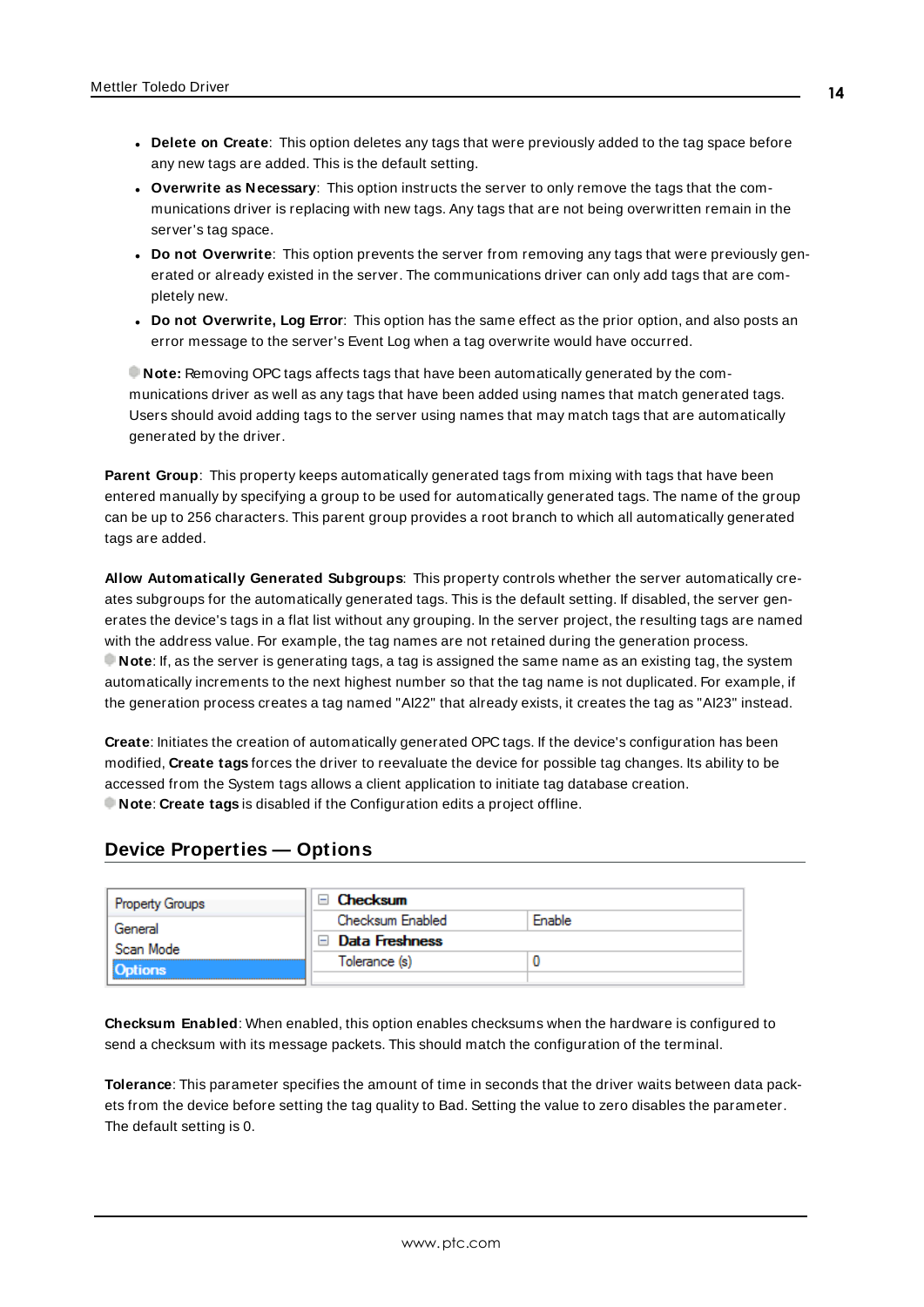# <span id="page-14-0"></span>**Data Types Description**

The following data types are supported by the Mettler Toledo Driver.

| Data Type    | <b>Description</b>          |
|--------------|-----------------------------|
| Boolean      | Single bit                  |
| String       | ASCII text string           |
| <b>Float</b> | 32-bit floating point value |

**Note**: Each tag used in the driver has a fixed data type. It is recommended that the driver be allowed to use the default data type for each tag defined.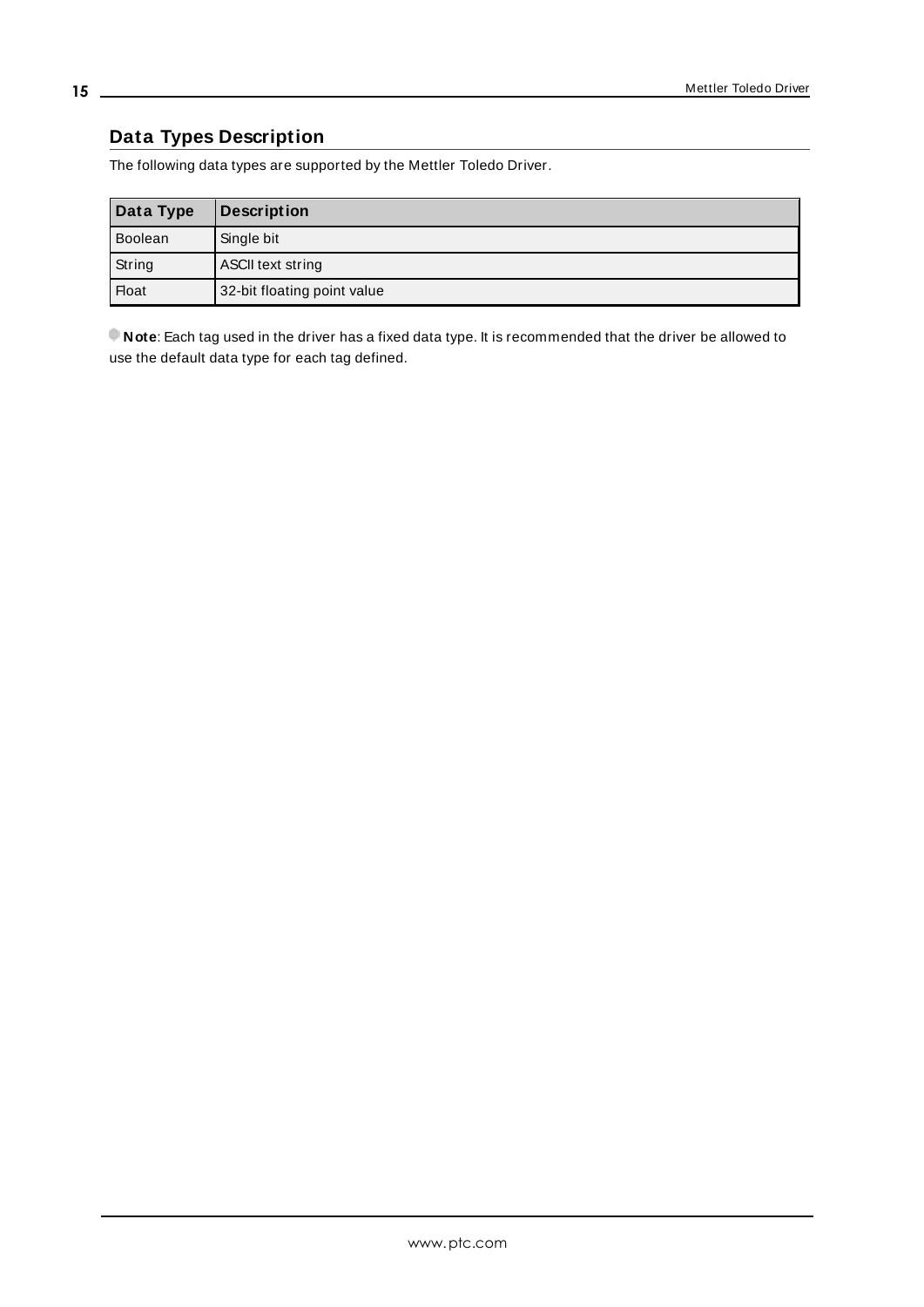# <span id="page-15-0"></span>**Address Descriptions**

The Mettler Toledo Driver addresses are specified by the name of the item to be addressed. The available addresses are described below.

| <b>Item</b>           | Data<br>Type   | <b>Access</b> | <b>Description</b>                                                                                            |
|-----------------------|----------------|---------------|---------------------------------------------------------------------------------------------------------------|
| Clear                 | <b>Boolean</b> | Write Only    | Clears the scale to gross weight.                                                                             |
| Expand                | <b>Boolean</b> | Read Only     | Expanded data flag.                                                                                           |
| GrossWeight           | Float          | Read Only     | The gross weight.                                                                                             |
| Motion                | <b>Boolean</b> | Read Only     | Scale in motion flag.                                                                                         |
| <b>NetWeight</b>      | <b>Float</b>   | Read Only     | The net weight.                                                                                               |
| OutOfRange            | <b>Boolean</b> | Read Only     | Out of range flag.                                                                                            |
| Print                 | <b>Boolean</b> | Write Only    | Initiates a print command.                                                                                    |
| <b>PrintRequested</b> | <b>Boolean</b> | Read Only     | Print request flag.                                                                                           |
| Tare                  | <b>Float</b>   | Write Only    | Tares the scale/causes a push-button tare. Writing a<br>value to this tag will tare the scale to that value.* |
| TareWeight            | <b>Float</b>   | Read Only     | The tare weight.                                                                                              |
| <b>Units</b>          | String         | Read Only     | The weight units.                                                                                             |
| Zero                  | <b>Boolean</b> | Write Only    | Sets the scale to zero.                                                                                       |
| ZeroNotCaptured       | <b>Boolean</b> | Read Only     | Zero not captured flag.                                                                                       |

\* A tare weight of zero will tare the scale to the current gross weight.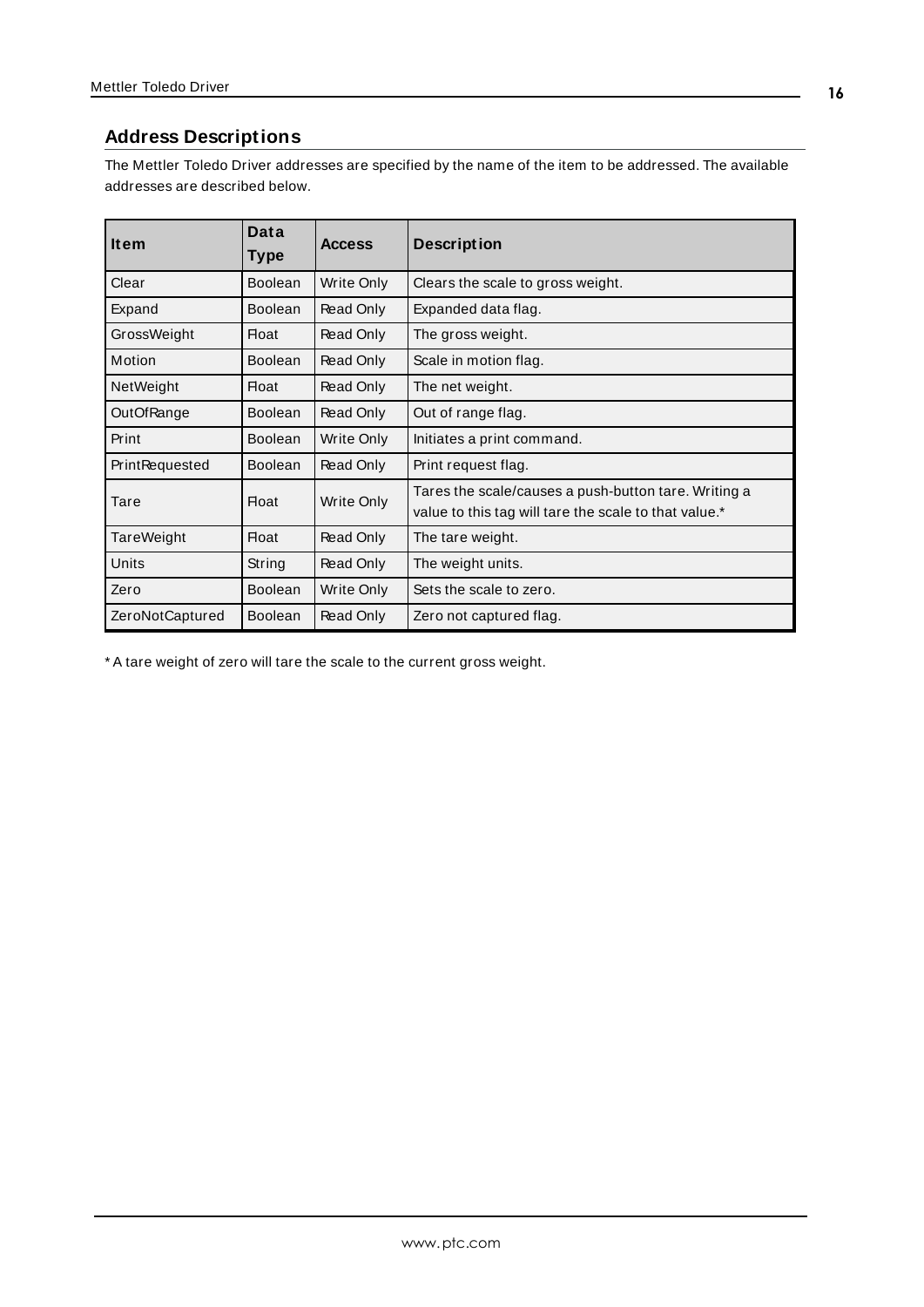# <span id="page-16-0"></span>**Error Descriptions**

The following error/warning messages may be generated. Click on the link for a description of the message.

**Address Validation Error Messages Device address ['<address>'](#page-16-1) contains a syntax error Address ['<address>'](#page-16-2) is out of range for the specified device or register Data Type '<type>' is not valid for device address ['<address>'](#page-17-0) Device address ['<address>'](#page-17-1) is Read Only**

### **Serial Communications**

**[Communications](#page-17-2) error on '<channel name>' [<error mask>] [COM n](#page-18-0) does not exist COM n is in use by another [application](#page-18-1) Error [opening](#page-18-2) COM n Unable to set comm [parameters](#page-18-3) on COM n**

### **Device Specific Messages**

**Device '<device name>' has not sent any [unsolicited](#page-19-0) updates within the currently configured data freshness tolerance period. Data [associated](#page-19-0) with this device will be con[sidered](#page-19-0) invalid**

### <span id="page-16-1"></span>**Device address '<address>' contains a syntax error**

#### **Error Type:** Warning

#### **Possible Cause:**

An invalid tag address has been specified in a dynamic request.

#### **Solution:**

Re-enter the address in the client application.

### <span id="page-16-2"></span>**Address '<address>' is out of range for the specified device or register**

#### **Error Type:**

Warning

#### **Possible Cause:**

A tag address that has been specified statically references a location that is beyond the device's range of supported locations.

#### **Solution:**

Verify the address is correct; if it is not, re-enter it in the client application.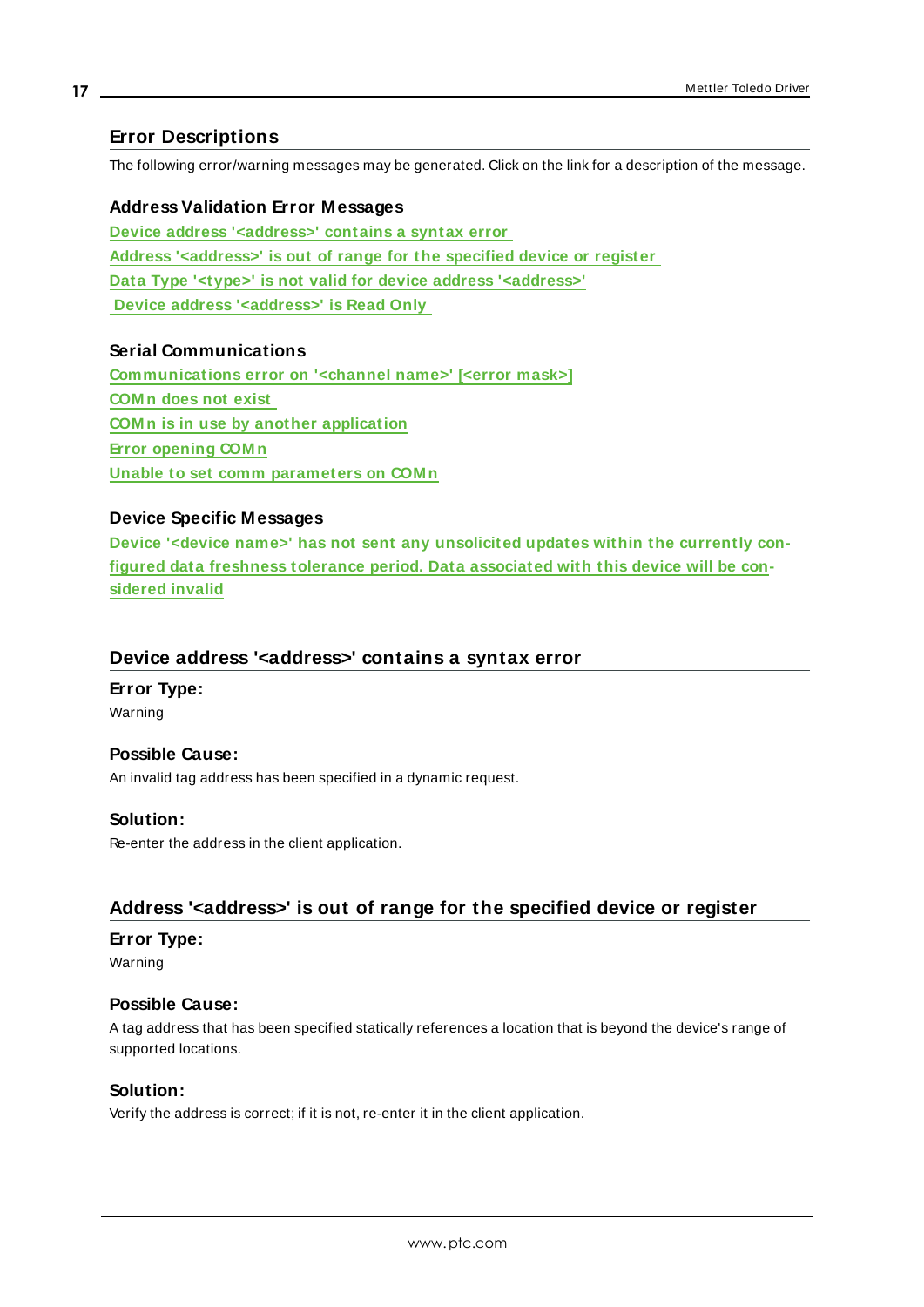# <span id="page-17-0"></span>**Data Type '<type>' is not valid for device address '<address>'**

#### **Error Type:**

Warning

## **Possible Cause:**

A tag address that has been specified statically has been assigned an invalid data type.

### **Solution:**

Modify the requested data type in the client application.

### <span id="page-17-1"></span>**Device address <address> is read only**

#### **Error Type:**

Warning

#### **Possible Cause:**

A tag address that has been specified statically has a requested access mode that is not compatible with what the device supports for that address.

#### **Solution:**

<span id="page-17-2"></span>Change the access mode in the client application.

### **Communications error on '<channel name>' [<error mask>]**

#### **Error Type:**

Serious

#### **Error Mask Definitions:**

- **B** = Hardware break detected.
- **F** = Framing error.
- $E = I/O$  error.
- **O** = Character buffer overrun.
- **R** = RXbuffer overrun.
- **P** = Received byte parity error.
- **T** = TXbuffer full.

#### **Possible Cause:**

- 1. The serial connection between the device and the Host PC is bad.
- 2. The communications parameters for the serial connection are incorrect.

#### **Solution:**

- 1. Verify the cabling between the PC and the device.
- 2. Verify that the specified communications parameters match those of the device.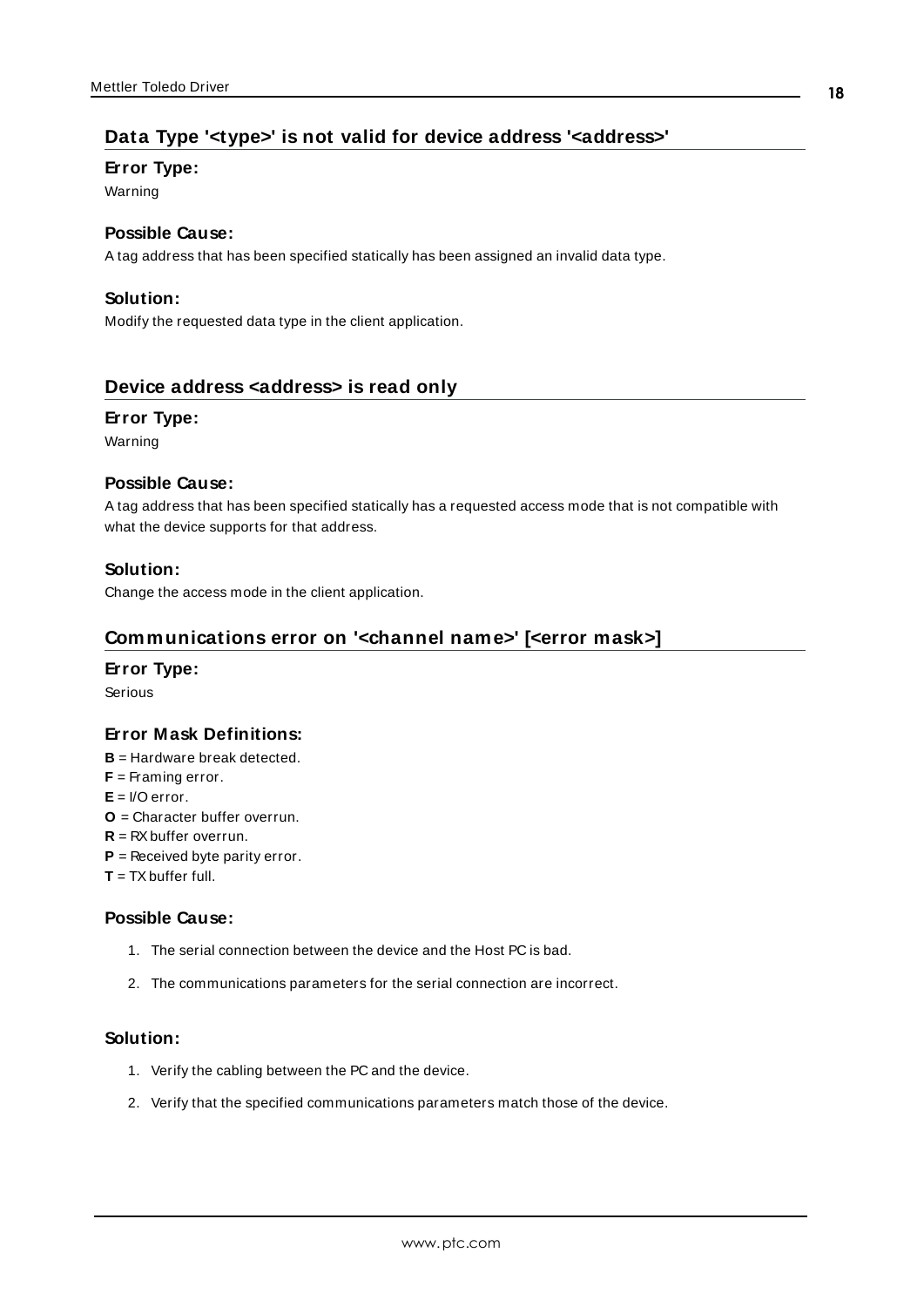#### <span id="page-18-0"></span>**COMn does not exist**

#### **Error Type:**

Fatal

# **Possible Cause:**

The specified COM port is not present on the target computer.

### **Solution:**

Verify that the proper COM port has been selected.

### <span id="page-18-1"></span>**COMn is in use by another application**

#### **Error Type:**

Fatal

#### **Possible Cause:**

The serial port assigned to a device is being used by another application.

#### **Solution:**

Verify that the correct port has been assigned to the channel.

#### <span id="page-18-2"></span>**Error opening COMn**

# **Error Type:**

Fatal

#### **Possible Cause:**

The specified COM port could not be opened due to an internal hardware or software problem on the target computer.

#### **Solution:**

Verify that the COM port is functional and may be accessed by other Windows applications.

#### <span id="page-18-3"></span>**Unable to set comm parameters on COMn**

#### **Error Type:**

Fatal

#### **Possible Cause:**

The serial parameters for the specified COM port are not valid.

#### **Solution:**

Verify the serial parameters and make any necessary changes.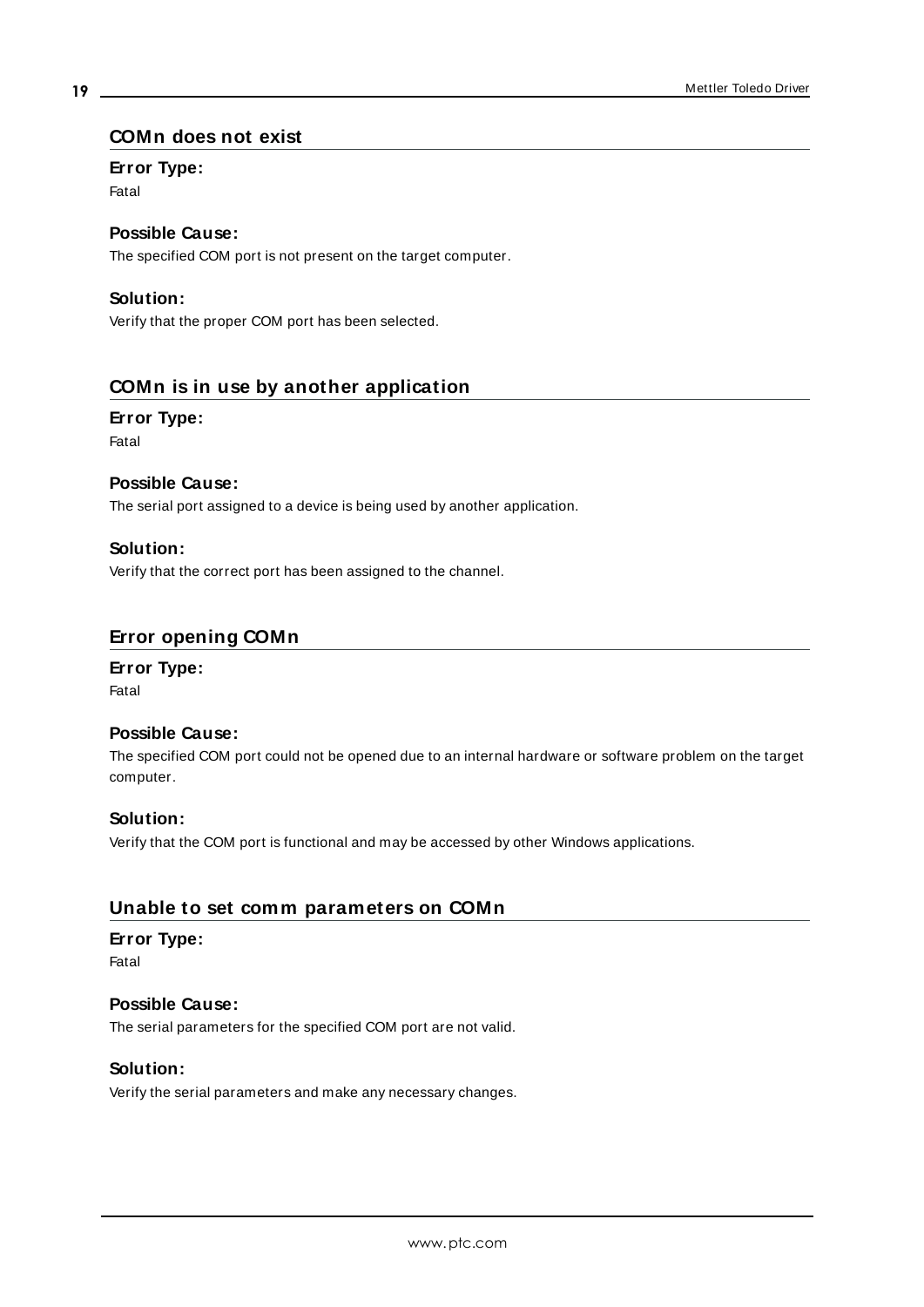# <span id="page-19-0"></span>**Device '<device name>' has not sent any unsolicited updates within the currently configured data freshness tolerance period. Data associated with this device will be considered invalid**

### **Error Type:**

Warning

# **Possible Cause:**

The driver has not received any unsolicited updates from the device in the currently configured data freshness tolerance period. The device may be powered off, disconnected or not configured to send updates.

### **Solution:**

Check the device, device communication settings and communication cable.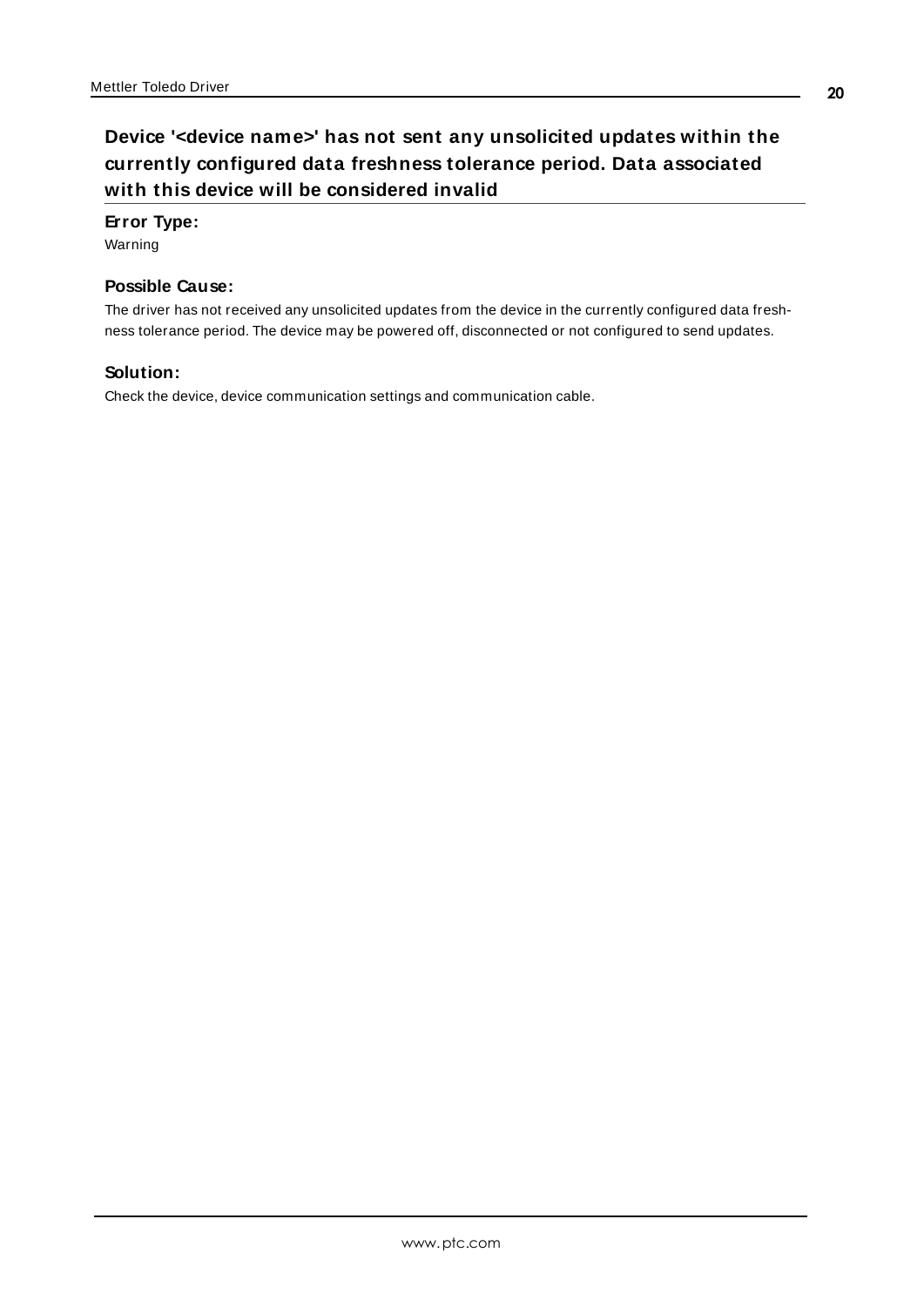# <span id="page-20-0"></span>Index

# **A**

Address '<address>' is out of range for the specified device or register [17](#page-16-2) Address Descriptions [16](#page-15-0) Allow Sub Groups [14](#page-13-1)

# **C**

Channel Assignment [10](#page-9-1) Communications error on '<channel name>' [<error mask>] [18](#page-17-2) COMn does not exist [19](#page-18-0) COMn is in use by another application [19](#page-18-1) Create [14](#page-13-2)

# **D**

Data Collection [11](#page-10-1) Data Type '<type>' is not valid for device address '<address>' [18](#page-17-0) Data Types Description [15](#page-14-0) Delete [14](#page-13-3) Device '<device name>' has not sent any unsolicited updates within the currently configured data freshness tolerance period. Data associated with this device will be considered invalid [20](#page-19-0) Device address '< address>' contains a syntax error [17](#page-16-1) Device address <address> is read only [18](#page-17-1) Device Properties — Tag Generation [12](#page-11-1) Do Not Scan, Demand Poll Only [12](#page-11-2) Driver [10](#page-9-2)

# **E**

Error Descriptions [17](#page-16-0) Error opening COMn [19](#page-18-2)

# **G**

General [10](#page-9-0)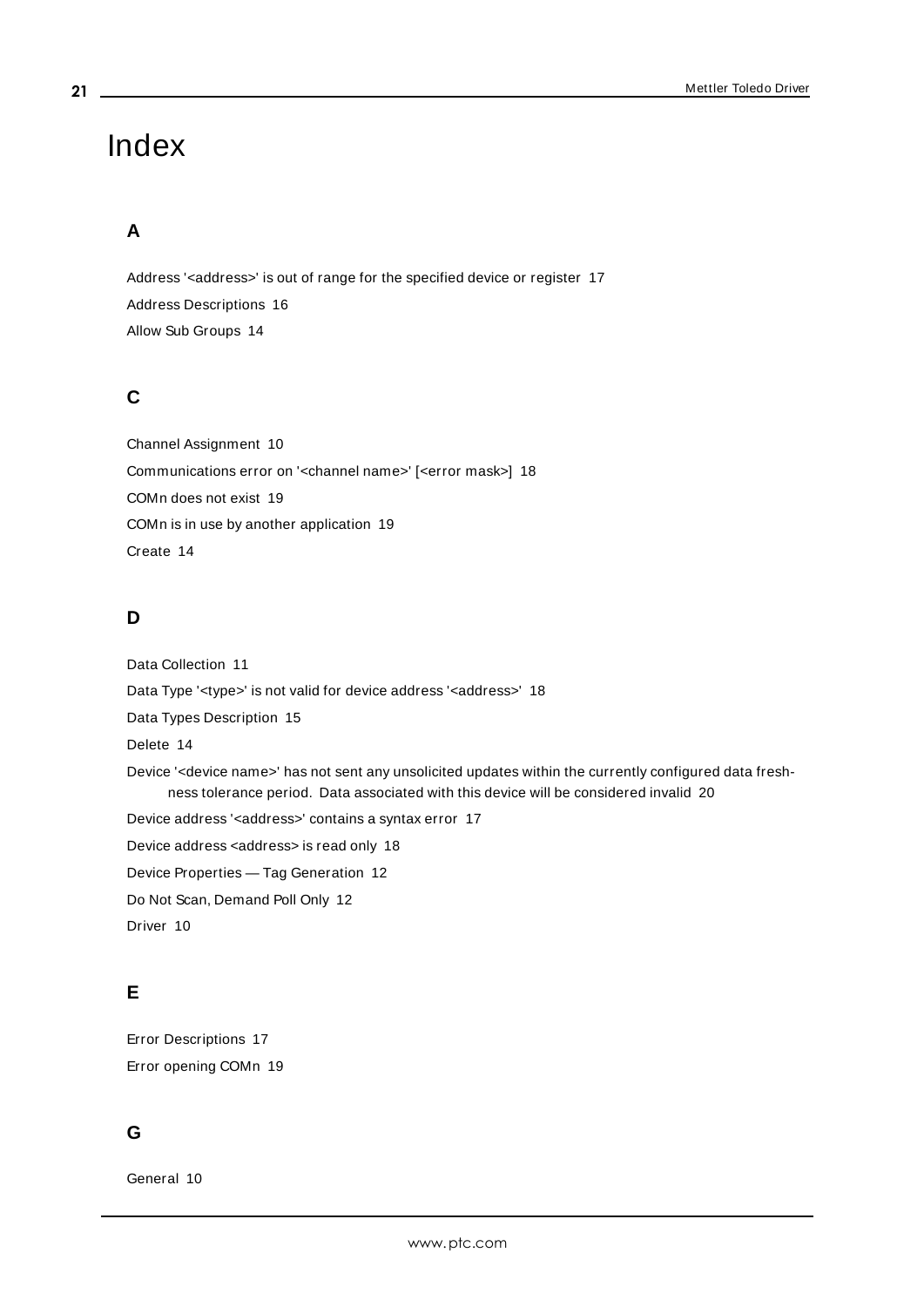Generate [13](#page-12-0)

# **H**

Help Contents [3](#page-2-0)

# **I**

ID [11](#page-10-2) Identification [10](#page-9-0) Initial Updates from Cache [12](#page-11-3)

# **M**

Model [11](#page-10-3)

# **N**

Name [10](#page-9-3)

# **O**

On Device Startup [13](#page-12-1) On Duplicate Tag [13](#page-12-2) On Property Change [13](#page-12-3) Operating Mode [11](#page-10-0) Options [14](#page-13-0) Overview [3](#page-2-1) Overwrite [14](#page-13-4)

# **P**

Parent Group [14](#page-13-5)

# **R**

Respect Tag-Specified Scan Rate [12](#page-11-4)